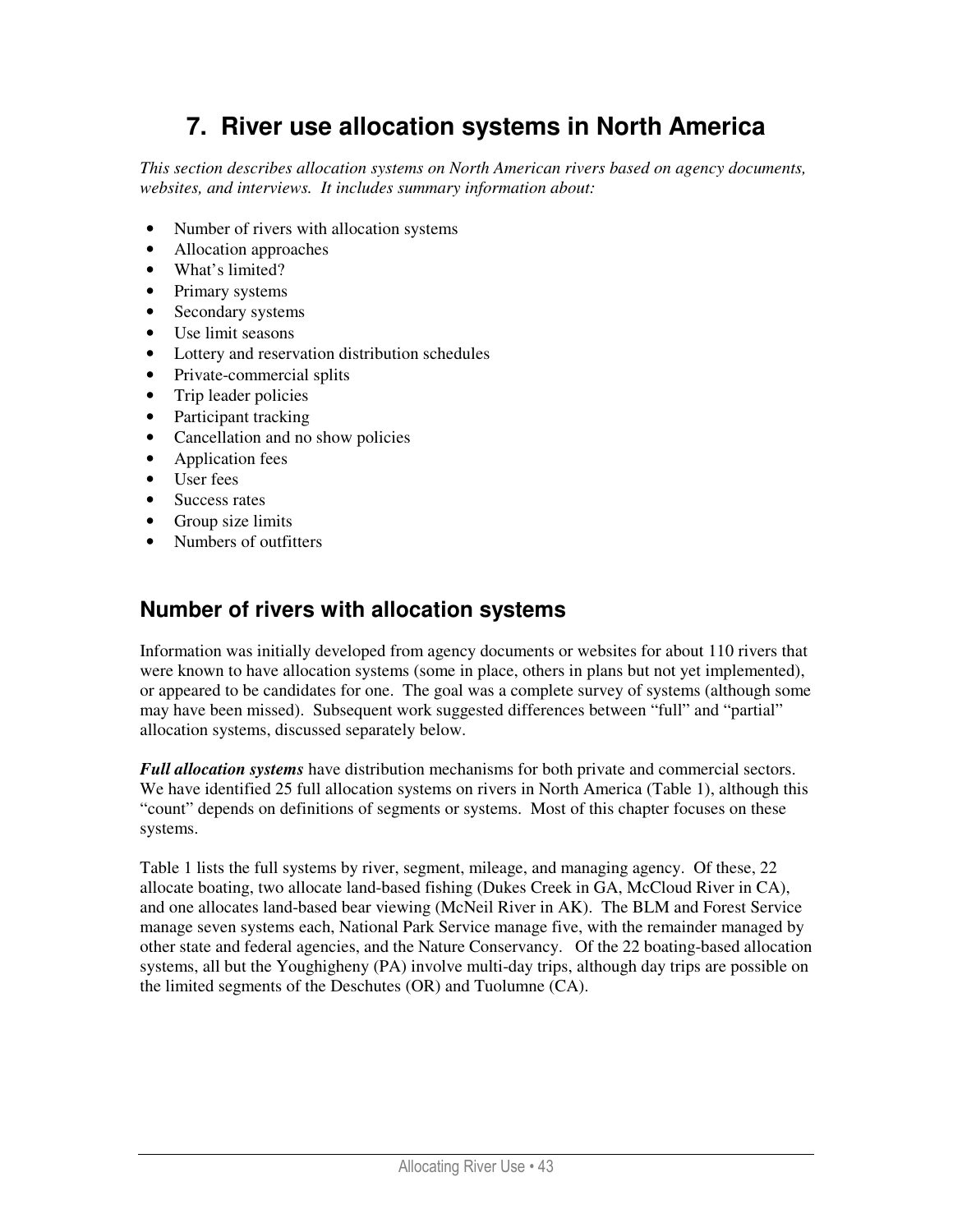| <b>River and State(s)</b>               | <b>Segment</b>                      | <b>Miles</b> | <b>Lead Managing Agency</b> |
|-----------------------------------------|-------------------------------------|--------------|-----------------------------|
| Alsek/Tatshenshini (BC, Can & AK)       | Haines Jct./Dalton Post to Dry Bay  | 266          | NPS & Parks Canada          |
| Colorado River in Cataract Canyon (UT)  | Green confluence to Lake Powell     | 44           | NPS - Canyonlands NP        |
| Colorado River in Grand Canyon (AZ)     | Lees Ferry to Diamond Creek         | 226          | NPS - Grand Canyon NP       |
| Colorado River in Grand Canyon (AZ)     | Diamond Creek to Lake Mead          | 51           | NPS - Grand Canyon NP       |
| Colorado River in Westwater Canyon (UT) | Westwater Ranch to Cisco Landing    | 17           | BLM - Moab                  |
| Deschutes River (OR)                    | Warm Springs to Columbia            | 97           | <b>BLM</b> - Prineville     |
| Dukes Creek (GA)                        | Segment in Smithgall-Woods park     | 5            | <b>GA State Parks</b>       |
| Green River (UT)                        | Gray and Desolation canyons         | 84           | <b>BLM</b> – Price          |
| Karluk (AK)                             | Kodiak Refuge segment               | 22           | USFWS - Kodiak              |
| Kern River (CA)                         | Forks of the Kern                   | 17           | USFS - Kernville            |
| McCloud River (CA)                      | Nature Conservancy Preserve         | 6            | The Nature Conservancy      |
| McNeil River (AK)                       | Bear viewing areas                  | 2            | AK Dept. of Fish and Game   |
| Main Salmon (ID)                        | Wild segment (Corn Ck to Vinegar)   | 79           | USFS - North Fork           |
| Middle Fork Salmon (ID)                 | Boundary Creek to Cache Bar         | 99           | USFS - Challis              |
| Rio Chama (NM)                          | Overnight segment                   | 32           | BLM - Taos                  |
| Rio Grande (NM)                         | 10 segments, including Taos Box     | 80           | BLM – Taos                  |
| Rogue (OR)                              | Wild segment: Graves Ck to Foster   | 34           | <b>BLM</b> – Grants Pass    |
| Salt (AZ)                               | Gleason Flat to Roosevelt Reservoir | 52           | USFS - Globe                |
| San Juan (UT)                           | Sand Island to Clay Hills           | 84           | <b>BLM -- Monticello</b>    |
| Selway (ID)                             | Paradise to Selway Falls            | 47           | USFS - West Fork            |
| Smith (MT)                              | Camp Baker to Eden Bridge           | 59           | MT Fish, Wildlife & Parks   |
| Snake in Hells Canyon (ID/OR)           | HC Dam to Pittsburg Landing         | 72           | USFS - Clarkston            |
| Tuolumne (CA)                           | Lumsden to Wards Ferry              | 19           | USFS - Groveland            |
| Yampa / Green in Dinosaur National Mon. | Deer Lodge/Lodore to Split Mountain | 115          | NPS - Dinosaur Nat. Mon.    |
| Youghigheny (PA)                        | Ohiopyle to Bruner Run              | 7            | Pennsylvania State Parks    |

**Table 1. Full allocation systems on North American rivers.** 

*Partial allocation systems* refer to rivers where only some types of use are limited, or some aspects of an allocation system have not yet been implemented. In most cases, partial systems have *commercial limits only*, usually on the number of outfitters and some aspects of their trips (e.g., the number of trips, people, or user-days in a certain period). Partial systems typically do not limit non-commercial use (because such limits have not been defined, or non-commercial use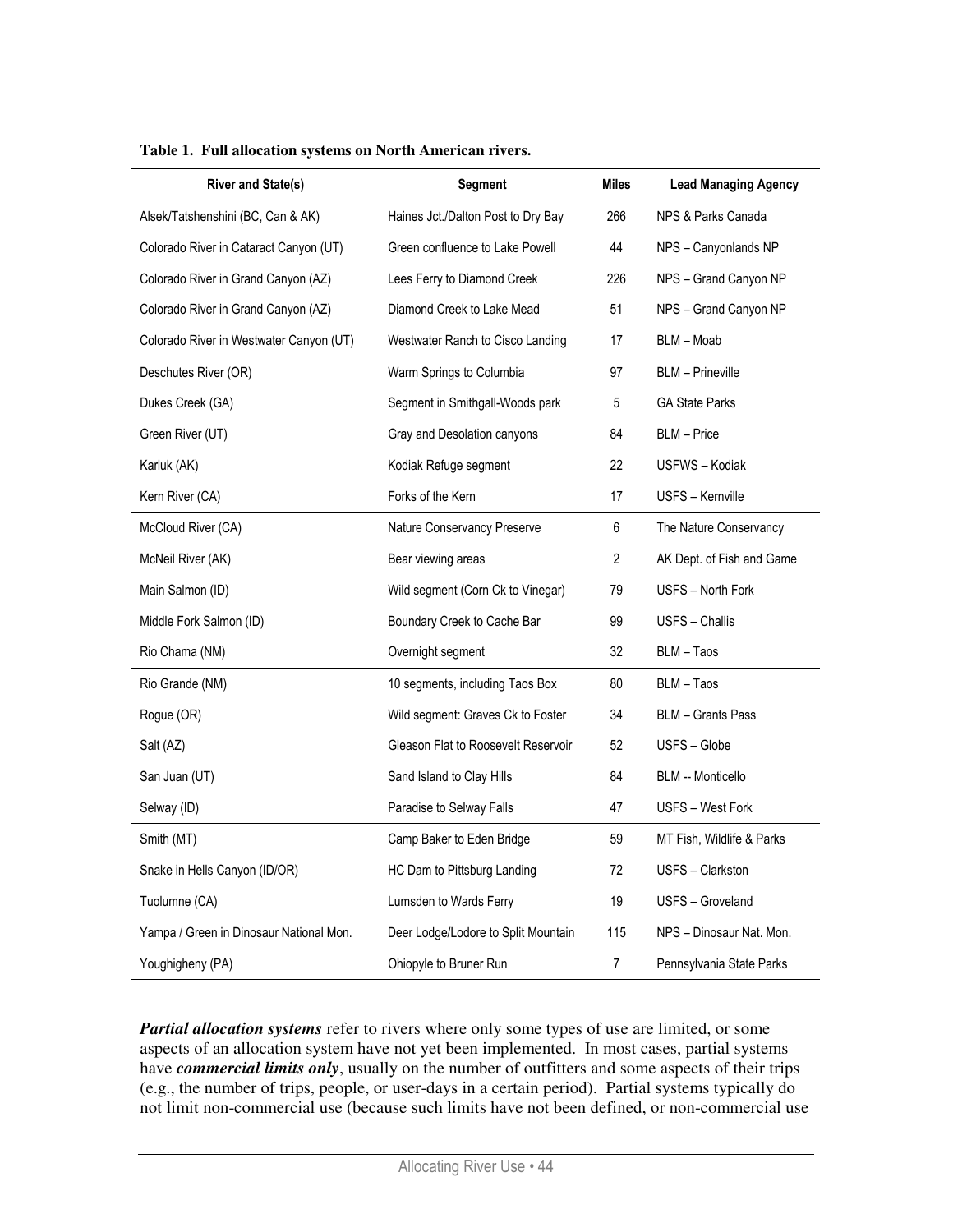is low and has not exceeded defined capacities). In other cases, neither commercial nor noncommercial use is limited because use remains below capacities, but agencies have developed *potential systems* that will be employed if needed.

Table 2 lists 40 *examples* of partial allocation systems. Among these, 30 have "commercialonly" systems in place but non-commercial use is not limited or has not reached its limits yet. Ten *example* "potential systems" have limits in one or both sectors, but limits have not yet been reached and allocation systems have not been implemented.

Both lists in Table 2 are illustrative rather than exhaustive. For these rivers, we focus on basic information to characterize variation among partial systems, but more extensive analysis was beyond the scope of this report.

The survey also identified about 30 other rivers where the number of commercial outfitters is limited, but use levels are not. These may be candidates for allocation systems in the future, but it was beyond the scope of this document to focus on managing commercial uses outside the purview of a capacity/allocation system. Even so, Appendix A provides brief notes about all the partial and potential allocation rivers surveyed.

#### Allocation System Survey Disclaimer

All of the information summarized in this chapter was based on available documents and interviews collected in 2006-2007, and some caveats apply. First, information about allocation systems is not standardized, and there is diversity in how different agencies and rivers have developed systems, labeled characteristics, or kept track of use, applications, and success rates. To make useful comparisons, we have used judgment in categorizing parts of their systems or analyzing available data about the use those systems produce.

Second, we have tried to provide the latest information for each full system, but the "latest year" varied by river. In addition, external factors (e.g., fires, flows) may have affected use or participation in a system for a given year), in which case a more "typical" recent year was used. Readers should recognize that one-year statistics (e.g., use levels, actual splits between sectors, applications) are "snapshots" rather than multi-vear averages. The goal was to show how these systems generally work and how they affect use or compare to each other, not provide comprehensive detailed information for individual rivers.

Third, information in this report may become outdated over the years. Use will vary from year to year, and system characteristics may also change (particularly nuances regarding how to apply, and fees.). A data base developed as part of this report will allow future updating.

Taken together, these caveats urge readers to focus on concepts rather than the details of any particular system described in this summary. Appendix A provides additional information about individual systems. A comprehensive understanding of any individual system requires more extensive review than can be provided here.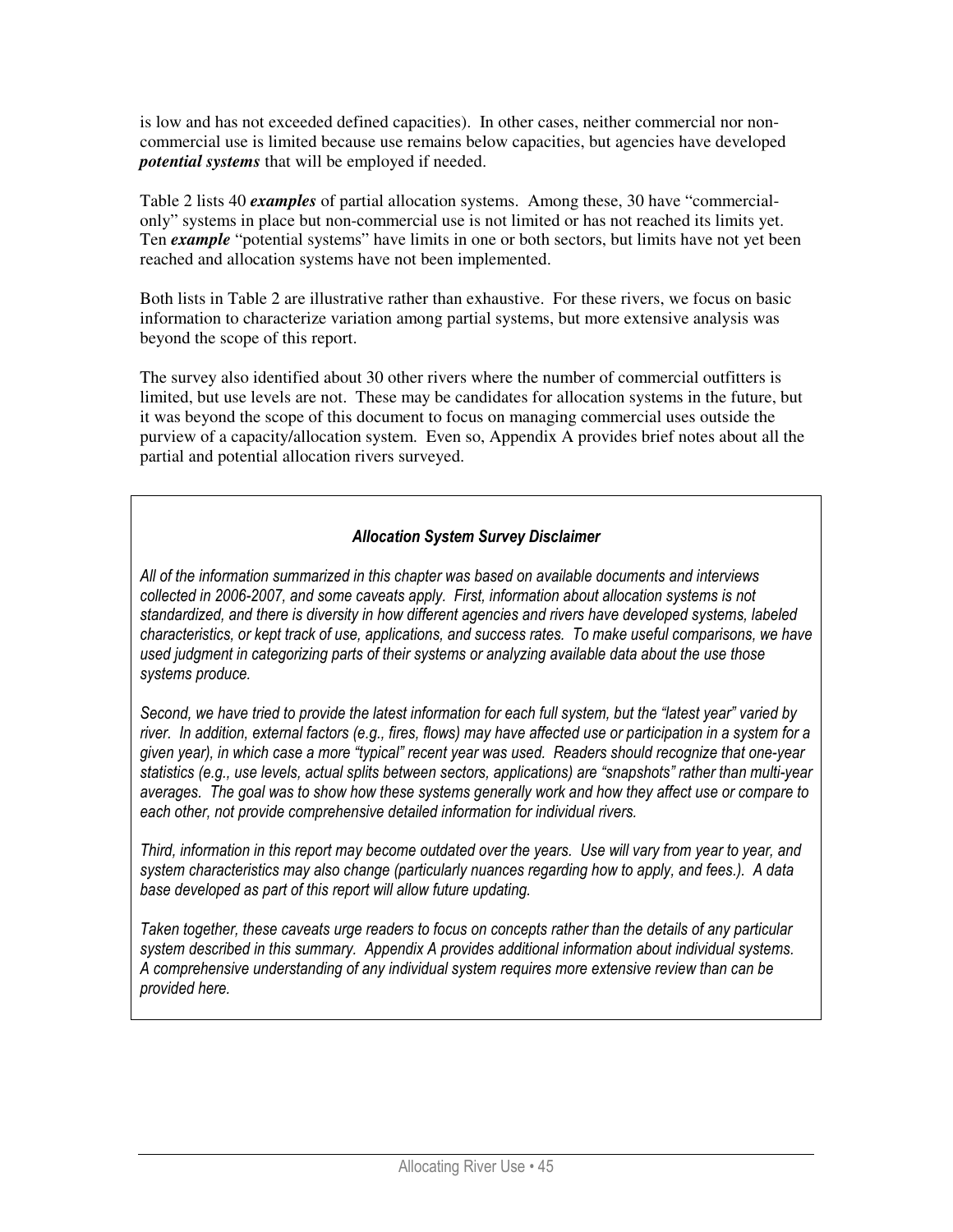| <b>Commercial limits only</b>                                         | "Potential" systems                                                                           |
|-----------------------------------------------------------------------|-----------------------------------------------------------------------------------------------|
| (no non-commercial limits or<br>no implemented non-commercial limits) | (some defined limits or allocation decisions,<br>but systems have not been fully implemented) |
| Arkansas, CO                                                          | Bruneau/Jarbidge, ID                                                                          |
| Animas (Upper), CO                                                    | Delta River, AK                                                                               |
| Chattooga, GA/SC                                                      | Dolores River (Gateway reach), UT                                                             |
| Cherry Creek (Tuolumne), CA                                           | Gulkana River, AK                                                                             |
| Cheat, WV                                                             | Illinois River, OR                                                                            |
| Clackamas (Three Lynx Reach), OR                                      | John Day River, OR                                                                            |
| Dead River (ME)                                                       | Owyhee, ID                                                                                    |
| Gauley, WV                                                            | Rio Grande in Big Bend, TX                                                                    |
| Goodnews River, AK                                                    | Snake River in Teton NP                                                                       |
| Green below Flaming Gorge Dam (WY)                                    | Susitna Basin Recreation Rivers, AK                                                           |
| Kern River (Upper and Lower), CA                                      |                                                                                               |
| Kennebec River, ME                                                    |                                                                                               |
| Kennektok River, AK                                                   |                                                                                               |
| Madison River (Bear Trap), MT                                         |                                                                                               |
| Merced (BLM Section), CA                                              |                                                                                               |
| Merced (Yosemite Valley), CA                                          |                                                                                               |
| Middle Ocoee, TN                                                      |                                                                                               |
| Middle Fork American (CA)                                             |                                                                                               |
| New River Gorge, WV                                                   |                                                                                               |
| North Fork American, CA                                               |                                                                                               |
| Shenandoah, WV                                                        |                                                                                               |
| Six Mile Creek, AK                                                    |                                                                                               |
| Situk River, AK                                                       |                                                                                               |
| South Fork American, Ca                                               |                                                                                               |
| Twenty-Mile River, AK                                                 |                                                                                               |
| Upper Kenai River, AK                                                 |                                                                                               |
| Verde, AZ                                                             |                                                                                               |
| West Branch Penobscot, ME                                             |                                                                                               |
| White Salmon, WA                                                      |                                                                                               |
|                                                                       |                                                                                               |

**Table 2. Example partial and potential allocation systems on North American rivers.**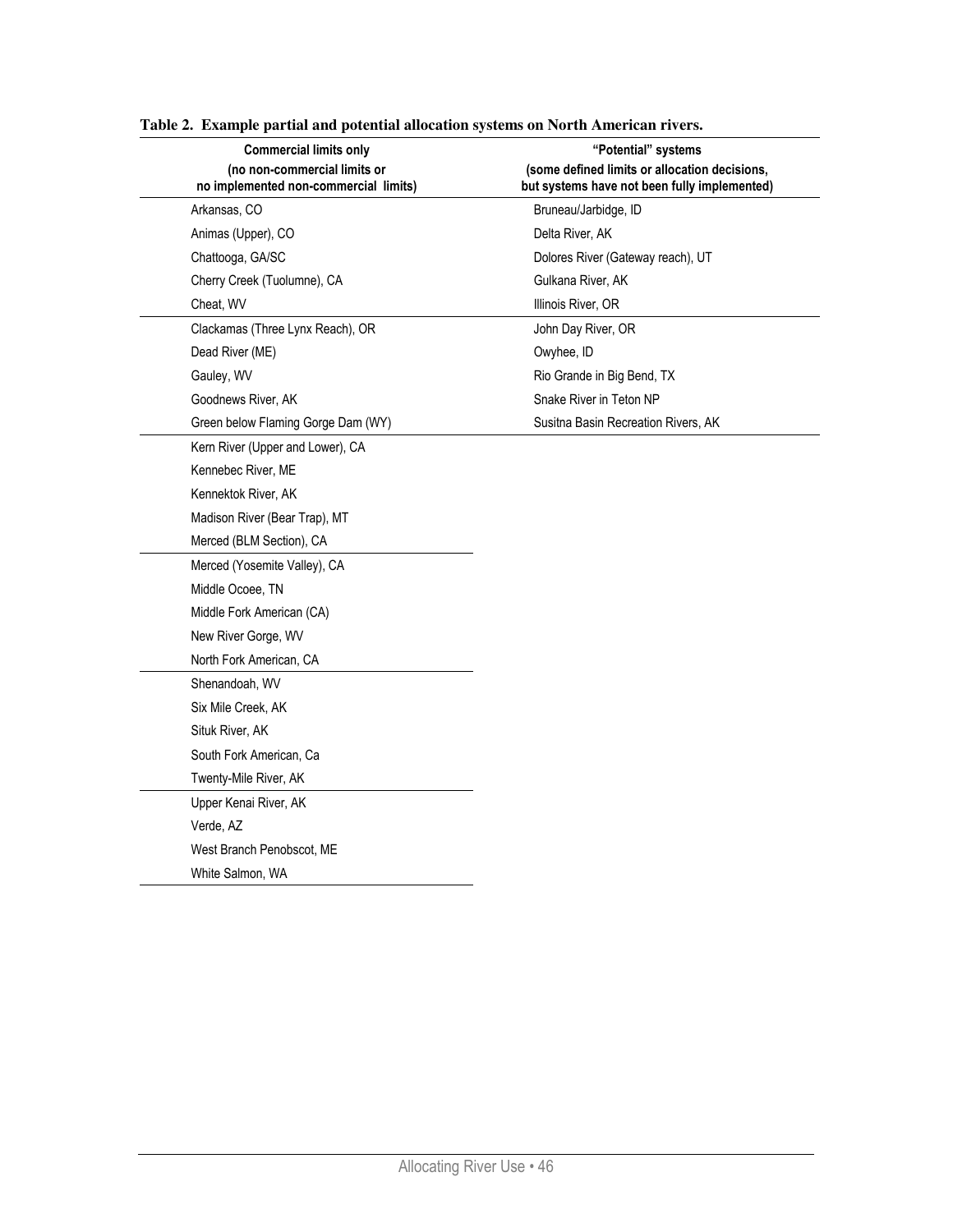# **Allocation approaches**

Among the 25 full allocation systems, all but two of the boating systems use a split allocation approach. The common pool approach is used on the Deschutes and three low use segments on New Mexico's Rio Grande. The two land-based fishing rivers (McCloud and Dukes Creek) also operate *de facto* common pools because guides are not allowed to make reservations or control a permit (but may accompany anglers who receive one). McNeil River bear viewing use is essentially all guided (by the state agency that manages the area).

Among partial systems, all of the commercial-limits-only rivers appear to be committed to a split approach. In several cases, non-commercial limits have been specified, making a split approach likely when limits are reached.

At least two potential systems have indicated that a common pool approach will be used when limits are needed (Chetco and Illinois River in Oregon), and allocation goals developed in a plan for the six Susitna Basin Rivers in Alaska also indicate that a common pool approach will be considered (if not required). On the Middle Fork Flathead River in Montana, the management plan calls for a common pool approach when limits are reached, but existing annual "service-day" limits for outfitters in the entire Flathead basin might confound those attempts (Ryan, 2008).

In addition, a common pool system is in place in Minnesota's Boundary Waters Canoe Area Wilderness (although this is not a river setting; see case study in Chapter 8). No current system uses an adjusting split approach, although several have adjusted their splits through planning efforts (most notably in Grand Canyon, see case study in Chapter 8), and several others allow cross-sector use at some points in the allocation process (see below).

## **What's limited?**

Table 3 summarizes the type of use (launches, people, user-days) that is limited for full allocation systems; Table 4 does the same for example partial systems. The "combination" category lists rivers where limits differ by segments, different sectors are limited by different types of use, or where people and launches are both limited (and whichever is exceeded first controls the use level). Details are available in Appendix A.

There is diversity in what type of use is limited, but launches and people are most common. When launches are combined with group size limits, the result is a *de facto* limit on people (but usually won't be reached unless actual group sizes approach group size limits). Among full systems, longer multi-day rivers tend to limit launches, while shorter rivers tend to limit people. The exception "short trip river" that limits launches is the Rio Chama; the exceptional "long trip rivers" that limit people include the Rogue and Colorado through Cataract Canyon.

Partial allocation systems most commonly limit launches per day, but the Arkansas, Snake in Grand Teton, and Merced in Yosemite National Park manage boats per day. Most systems specify limits per day (e.g., launches per day, people per day), but a few specify limits per week (Cherry Creek, CA), per month (Green in Flaming Gorge, WY), or per year (Sixmile, AK). There are also partial systems that limit "boat-days" (number of boats per day through a season; Situk River, Alaska) and "service days" (number of days per year that trips can be offered, but not number of trips or people on those days; NF and Middle Fork of the Flathead, MT).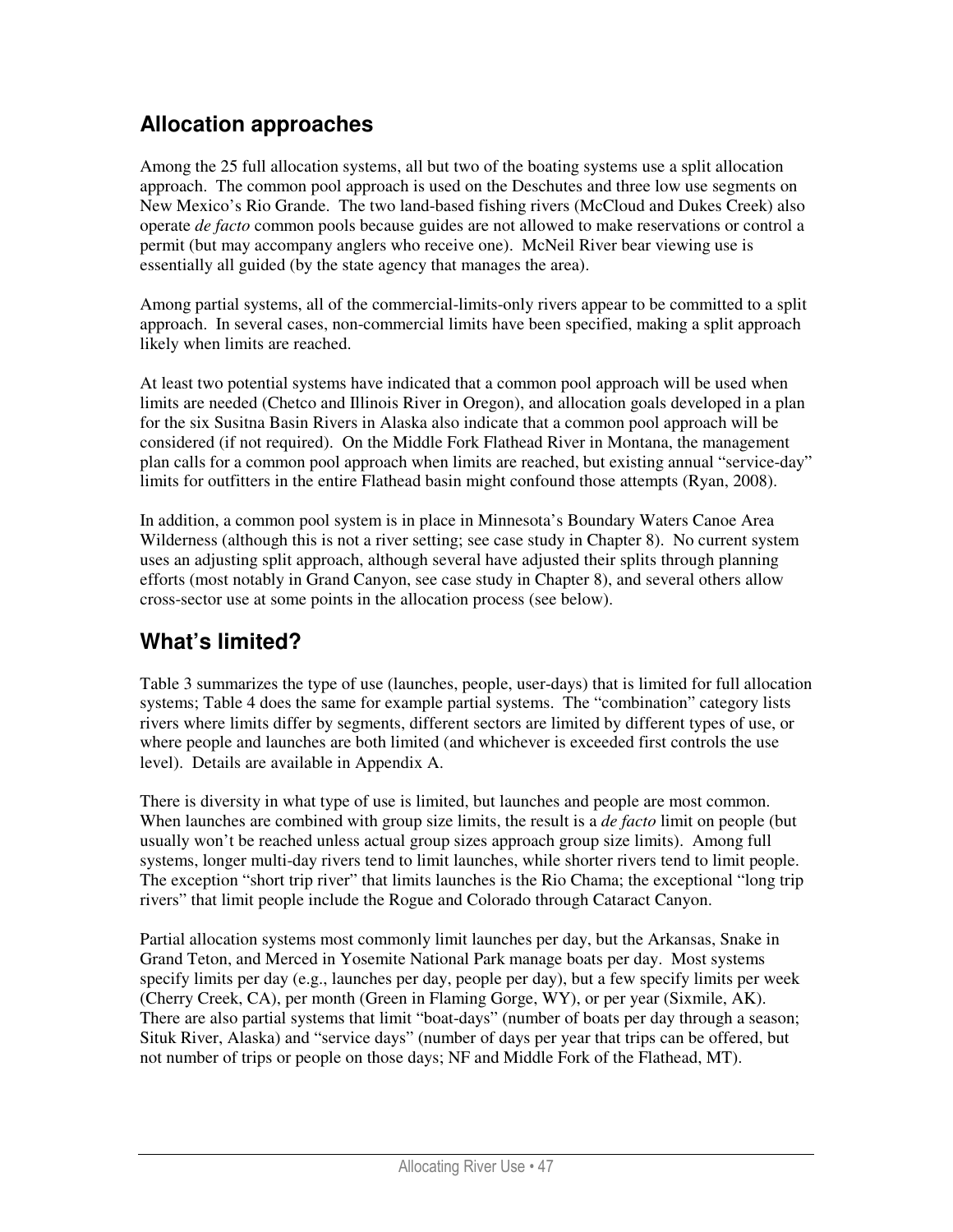| Launches                   | People                    | Combination                                                                    |
|----------------------------|---------------------------|--------------------------------------------------------------------------------|
| Alsek/Tatshenshini         | Colorado in Cataract (UT) | Grand Canyon – Lees Ferry to Diamond                                           |
| Green Desolation (UT)      | Deschutes River (OR)      | (AZ) has additional annual user-day limits<br>in the commercial sector.        |
| Main Salmon (ID)           | Dukes Creek (GA)          | Grand Canyon - Lower Gorge (AZ)                                                |
| Middle Fk Salmon (ID)      | Karluk River (AK)         | manages private use by launches and<br>commercial use by people                |
| Rio Chama (NM)             | Forks of the Kern (CA)    | Rio Grande (NM) limits people on most                                          |
| Salt (AZ)                  | Rogue (OR)                | segments; for Taos Box Canyon, non-<br>commercial use is limited by people and |
| San Juan (UT)              | Youghigheny (PA)          | commercial use is limited by launches.                                         |
| Selway (ID)                | McCloud TNC (CA)          | Tuolumne (CA) has launch and people                                            |
| Smith (MT)                 | McNeil (AK)               | limits (which ever is exceeded first<br>controls use).                         |
| Snake Hells Canyon (ID/OR) |                           | Colorado in Westwater (UT) limits<br>launches and people in each sector.       |
| Yampa/Green (UT)           |                           |                                                                                |

#### **Table 3. Type of use limited under full allocation systems.**

|  |  | Table 4. Type of use limited under example partial or potential allocation systems. |  |
|--|--|-------------------------------------------------------------------------------------|--|
|  |  |                                                                                     |  |

| Launches              | People              | <b>Boats</b>         | <b>User Days</b>      | <b>Combination / Other</b> |
|-----------------------|---------------------|----------------------|-----------------------|----------------------------|
| Animas (CO)           | Cheat (WV)          | Arkansas (CO)        | Sixmile Creek (AK)    | Upper/lower Kern (CA)      |
| Cherry Creek (CA)     | Dead River (ME)     | Merced NPS (CA)      | Twentymile River (AK) | Flathead (MT)              |
| Goodnews River (AK)   | Gauley (WV)         | Snake in Grand Teton |                       | (service days)             |
| Flaming Gorge (WY)    | Kennebec (ME)       | Snake (Henry's Fork) |                       |                            |
| Gulkana (AK)          | New River (WV)      | Situk River (AK)     |                       |                            |
| Kannektok (AK)        | So Fk American (CA) | (boat-days)          |                       |                            |
| Merced BLM (CA)       | Verde (AZ)          |                      |                       |                            |
| MF American (CA)      | WB Penobscot (ME)   |                      |                       |                            |
| Middle Ocoee (TN)     |                     |                      |                       |                            |
| Rio Grande (Big Bend) |                     |                      |                       |                            |
| Su Basin Rivers (AK)  |                     |                      |                       |                            |
| Snake (Alpine Canyon) |                     |                      |                       |                            |
| Upper Kenai (AK)      |                     |                      |                       |                            |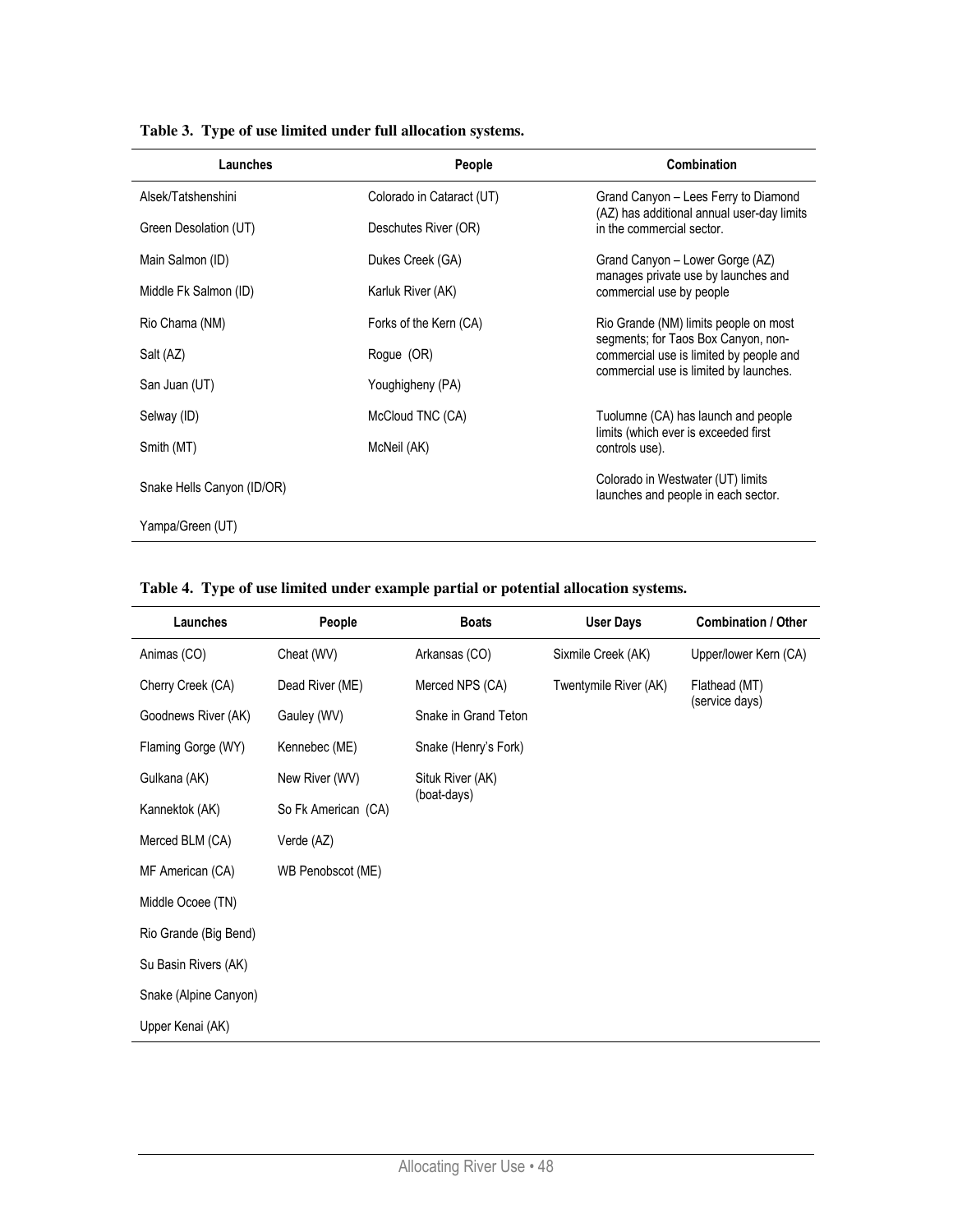### **Primary distribution mechanisms**

In split allocation systems, the *primary distribution mechanism in the commercial sector* is most commonly a "*negotiated calendar*." Outfitters receive a block of access specified as a use level per day (or week or season) and then schedule their trips accordingly.

On day-use rivers where the limit is launches or people per day for each outfitter, scheduling is simple. When allocations vary by outfitter or do not provide each outfitter trips every day, a within-sector allocation is needed. Outfitters sometimes negotiate for dates among themselves, but most rivers have an agency-managed process. Of these, adopting the previous year calendar is common (and often links back to the calendar in use when limits were first set). In a few cases, agencies conduct "selection meetings" that involve several rounds of choosing dates. The complexities of such processes are beyond the scope of this report, a detailed example for the Middle Fork American is available (Deitchman, 2003). Regardless of how a calendar is negotiated, the important consequence is that outfitters generally know when they can offer trips well before the season begins.

On *the non-commercial side in split systems (or in common pools),* there is considerable *diversity* in how permits are distributed. Table 5 summarizes the primary distribution mechanisms for full systems. More rivers (14 of 25) use lotteries or weighted lotteries than reservations (11 of 25). No primary mechanisms use pricing, on-site queuing, or merit.

| Lottery                | <b>Reservations</b>         | <b>Weighted Lottery</b>          |
|------------------------|-----------------------------|----------------------------------|
| Forks of the Kern (CA) | Alsek/Tatshenshini (Can/AK) | Grand Canyon (Lees-Diamond) (AZ) |
| Karluk (AK)            | Colorado in Cataract (UT)   |                                  |
| McNeil (AK)            | Grand Canyon (Lower)        |                                  |
| Main Salmon (ID)       | Colorado in Westwater (UT)  |                                  |
| MF Salmon (ID)         | Deschutes (OR)              |                                  |
| Rio Chama (NM)         | Dukes Creek (GA)            |                                  |
| Rogue (OR)             | Green in Desolation (UT)    |                                  |
| Salt (AZ)              | McCloud TNC (CA)            |                                  |
| San Juan (UT)          | Rio Grande (NM)             |                                  |
| Selway (ID)            | Tuolumne (CA)               |                                  |
| Smith (MT)             | Youghigheny (PA)            |                                  |
| Snake (Hells Canyon)   |                             |                                  |
| Yampa / Green (CO)     |                             |                                  |

| Table 5. Types of primary distribution mechanisms for full allocation systems (non-commercial |  |  |  |  |
|-----------------------------------------------------------------------------------------------|--|--|--|--|
| sector or for common pools).                                                                  |  |  |  |  |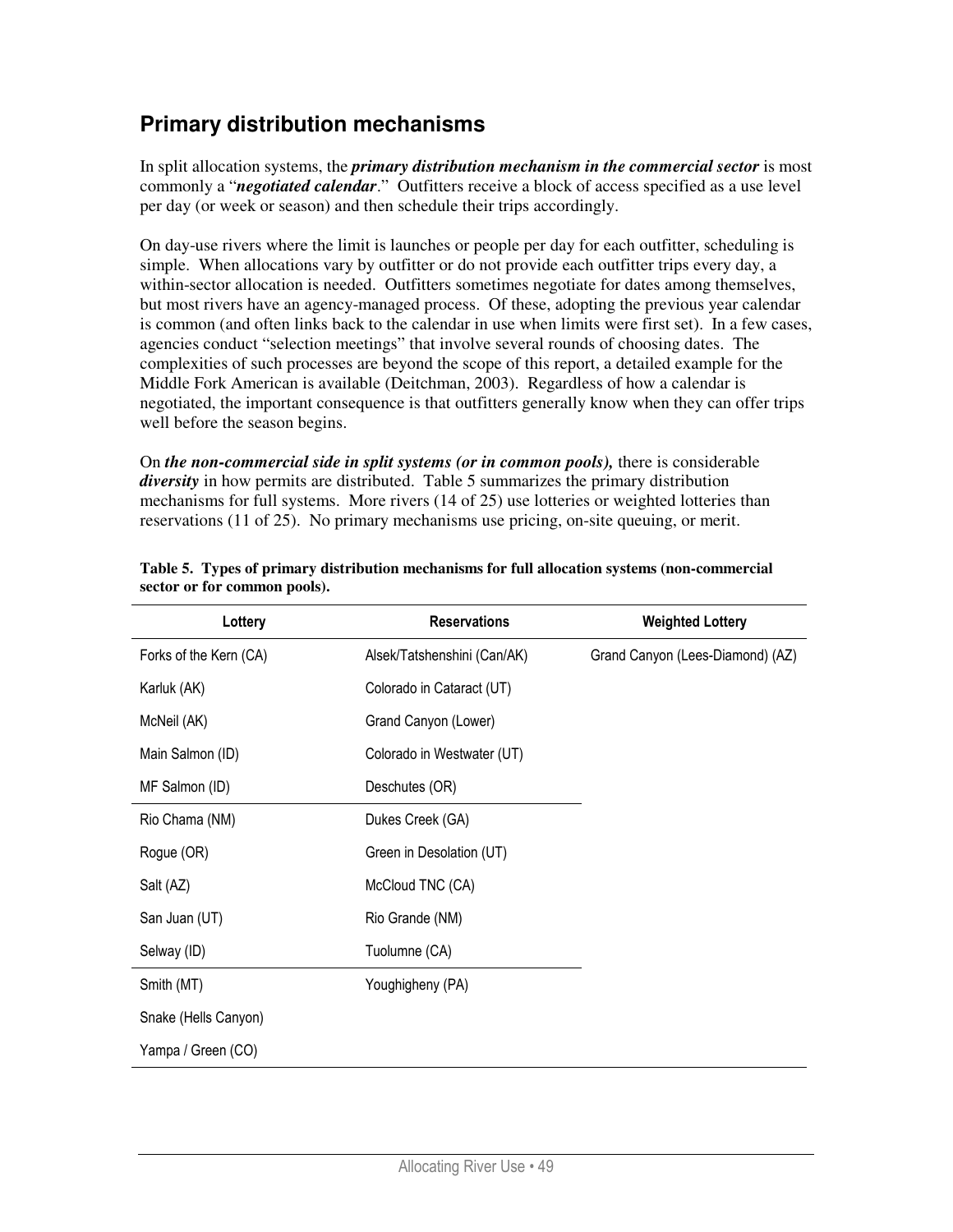## **Secondary distribution mechanisms**

In split allocation systems, *secondary distributions are less important* in the *commercial sector* because outfitters market and fill trips for a known calendar, and are therefore less likely to need a trip outside that schedule. Although many scheduled commercial trips may not be used, the ability of other commercial outfitters to take advantage of unused trips is often more limited. For example, data from the Rogue River suggests about  $11\%$  of commercial use was distributed via a secondary system compared to 48% of private use.

Some rivers build flexibility into their systems by making unused commercial allocations available to other outfitters, or by creating a separate allocation available to all outfitters. Ten of the full allocation systems have commercial-sector secondary distributions (Cataract, Green River in Desolation/Gray Canyon, Main Salmon, Rio Chama, Rio Grande, Rogue, San Juan, Smith, and Tuolumne). Several commercial-only allocation systems also allow this practice among outfitters; examples include the Arkansas (CO), North and Middle Forks of the American River (CA), the BLM segment of the Merced, and Race Course segment on New Mexico's Rio Grande. These systems generally allow outfitters to request additional launches (or add people to existing trips) from a pool of unused commercial allocations. In some cases, this mechanism also allows outfitters to build future allocations while outfitters unable to use their allocations shrink. On other rivers, commercial pools of this sort do not decrease long-term allocations of the donating outfitter (Arkansas, CO).

On *the non-commercial side,* secondary systems are important because cancellation rates can be high and non-commercial users can often use cancellations on short notice. Table 5 summarizes the secondary mechanisms among full permit systems. Most rivers (16 of 25) use phone-in reservations, but there are two with web-based reservation systems, four walk-in reservation systems, and two that notify people on short-term waiting lists. Among the phone-in systems, most limit hours of operation (e.g., weekday mornings) to minimize administration costs.

Grand Canyon (Lees Ferry to Diamond Creek) is the only system with supplemental lotteries (4 to 8 per year) to fill cancellations. The park also has a phone-in reservation program to utilize cancellations that occur close to the launch date.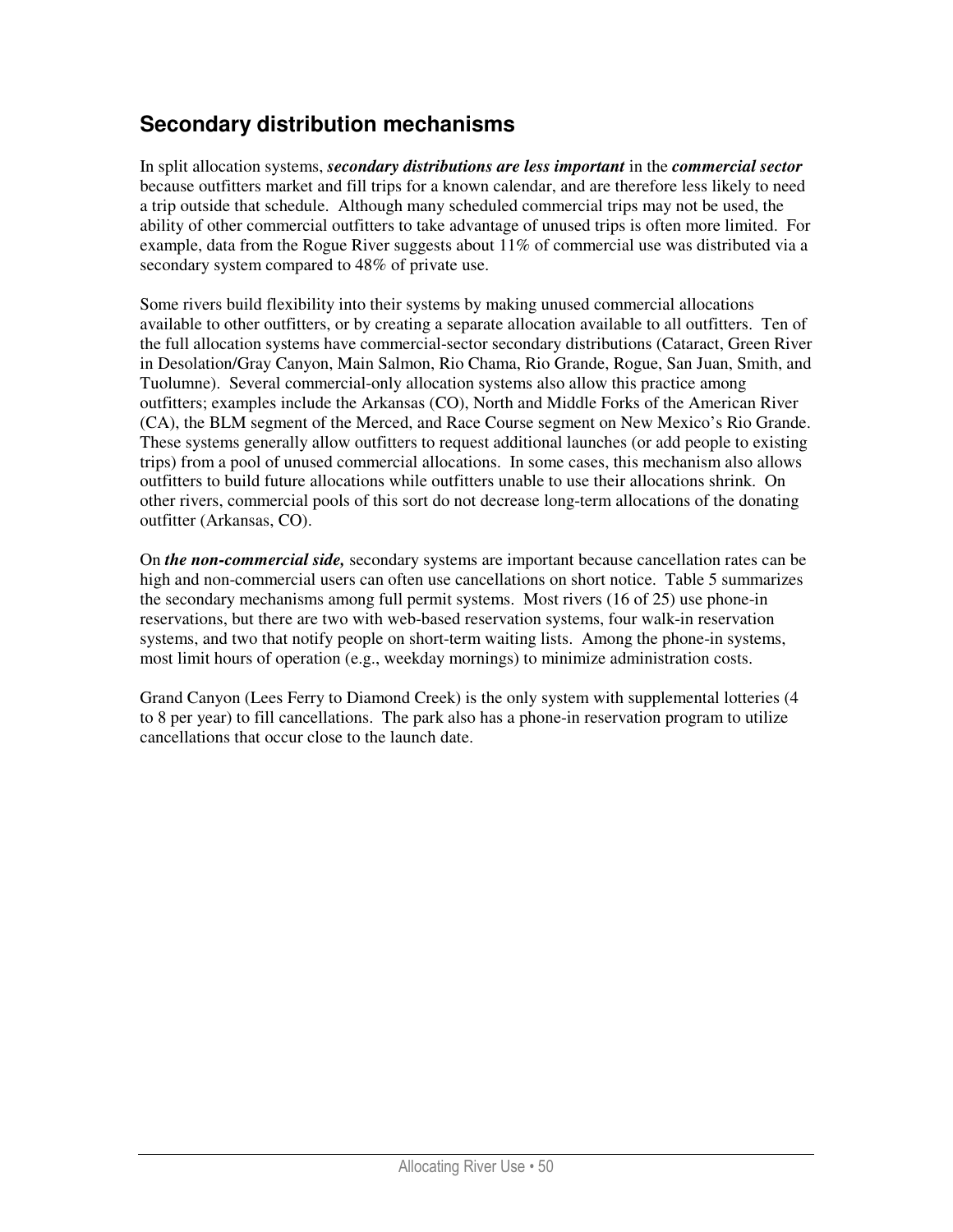| <b>Call-in reservations</b> | Web-based reservations                                                  |
|-----------------------------|-------------------------------------------------------------------------|
| Alsek/Tatsheshini (Can/AK)  | Deschutes (OR)                                                          |
| Colorado in Cataract (UT)   | Youghigheny (PA)                                                        |
| Grand Canyon (Lower)        |                                                                         |
| Colorado in Westwater (UT)  | Notification by agency (short-term waiting list) / call-in reservations |
| Dukes Creek (GA)            | Salt (AZ) for one date                                                  |
| Green in Desolation (UT)    | Snake (Hells Canyon) for one date                                       |
| Karluk (AK)                 |                                                                         |
| Forks of the Kern (CA)      | On-site queuing (walk-in reservations)                                  |
| Main Salmon (ID)            | McCloud TNC (CA)                                                        |
| MF Salmon (ID)              | McNeil (AK) among "stand-by" users                                      |
| Rio Grande (NM)             | Tuolumne (CA)                                                           |
| Rogue (OR)                  | Rio Chama (NM) walk-in on weekdays only                                 |
| San Juan (UT)               |                                                                         |
| Selway (ID)                 | <b>Other</b>                                                            |
| Smith (MT)                  | Grand Canyon (Lees-Diamond) (AZ) supplemental lotteries and call-ins    |
| Yampa / Green (CO)          |                                                                         |

#### **Table 6. Secondary distribution systems for full allocation rivers.**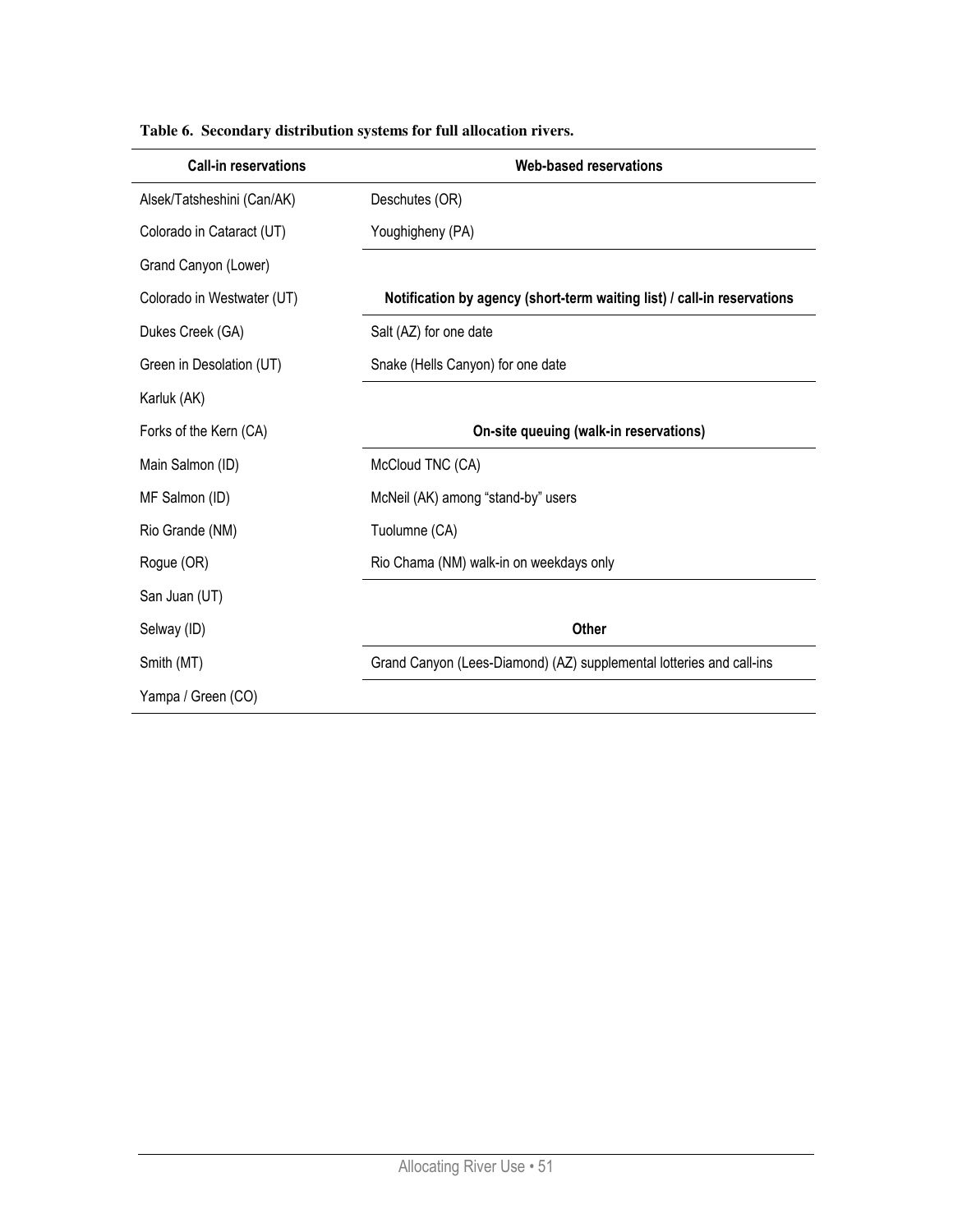## **Commercial / non-commercial splits**

Choosing the split between commercial and non-commercial use is probably the most challenging allocation decision under a split approach. Example splits are given for several launch-based (Figure 1) and people-based (Figure 2) systems. The splits reported are for the "control season" in full allocation systems, and percentages assume full utilization of an allocation.

Figure 1 shows that most launch-based systems provide at least 50% to the non-commercial sector, and some favor non-commercial use (e.g., Westwater, Tuolumne, Rio Chama, Selway, and Smith). The only river with more than 50% commercial launches is Grand Canyon (Lee's Ferry to Diamond Creek). The figure highlights the popularity of 50-50 splits (7 out of the 13 shown), which carry the aura of "equality."



**Figure 1. Example commercial / non-commercial splits for launch-based allocation systems.** 

Figure 2 shows that people-based systems tend to provide higher proportions to commercial use, although few segments favor non-commercial use. Commercial groups tend to be larger, so it is possible to send more commercial passengers down the river with similar numbers of launches in both sectors. It is also possible to develop splits that differ by day of the week. For example, the Taos Box segment on the Rio Grande (NM) has different splits for weekends (favors noncommercial) and weekdays (favors commercial) based on relative demand.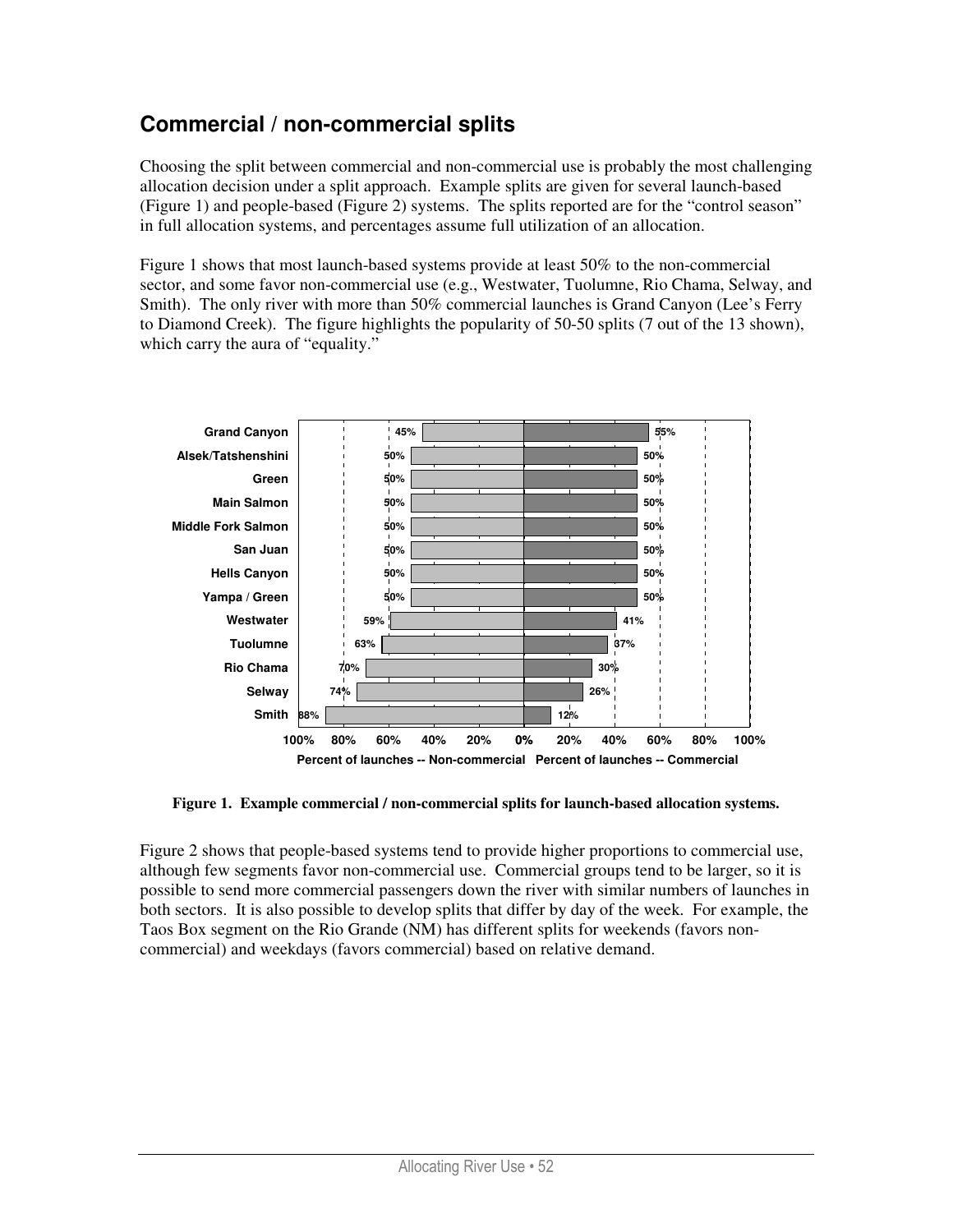

**Figure 2. Example commercial / non-commercial splits for people-based allocation systems.** 



**Figure 3. Commercial / non-commercial splits on Sections 3 and 4, Lower Chattooga River (GA/SC).**  Note: Non-commercial use has not exceeded limits frequently enough to implement a full permit system.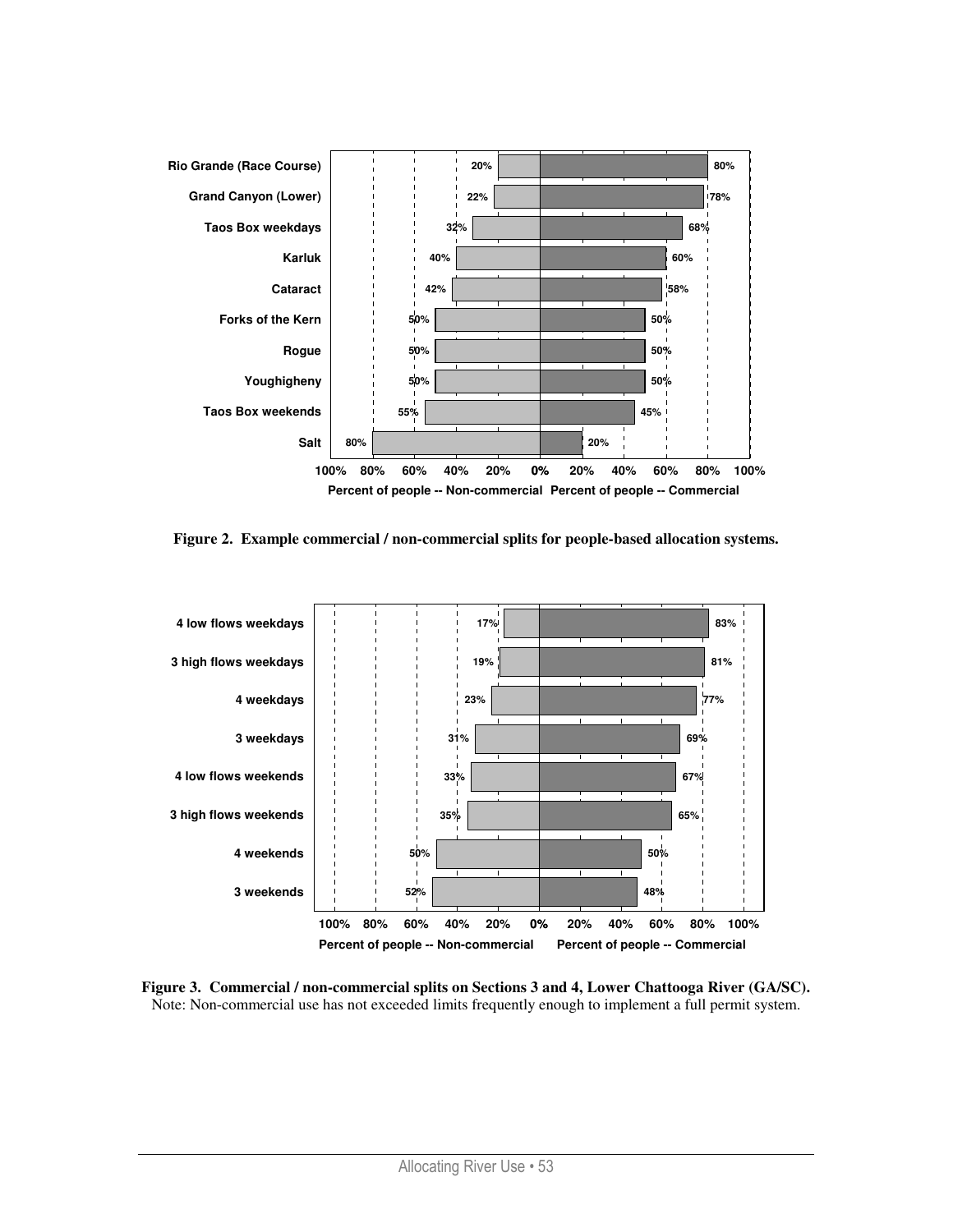Variable splits for the Lower Chattooga River (Figure 3) recognize demand in different sectors on weekends vs. weekdays, low vs. high flow times, and winter vs. summer (not shown). The Arkansas in Colorado also has variable splits on several segments (see case study in Chapter 8).

It is important to recognize that intended allocation splits (goals) do not always match actual utilization. Initial distributions usually allocate all the commercial and non-commercial launches, but cancellations, no shows, and secondary distributions do not occur equally in the two sectors. In addition, some systems allow non-commercial use of unused commercial allocations or vice versa (a common pool of unused allocation).

On high demand rivers, actual splits are closer to the intended splits because there are fewer cancellations. On rivers with less demand or longer seasons, actual use tends to shift toward noncommercial users who are more adept at using secondary distribution systems (probably because they have shorter planning horizons). Examples include:

- The Green River in Gray/Desolation has a 50-50 launch split, but allows non-commercial sector to utilize cancellations from both sectors, so about 70% of launches are ultimately non-commercial.
- Forks of the Kern has a 50-50 person split, but 60% of all users are non-commercial.
- The San Juan has a 50-50 launch split, but 77% of the launches, 64% of the people, and 73% of the user-days are non-commercial.
- The Main Salmon has a 50-50 launch split, but 64% of the launches, 53% of the people, and 57% of the user-days are non-commercial.
- Hells Canyon has a 50-50 launch split, but 58% of the launches and 62% of the user-days are non-commercial.

# **Length of "control season"**

Many rivers with allocation systems require permits year-round (17 of 25), but most operate distribution systems only during a shorter "control season" when actual use is likely to exceed capacities. The average length of these seasons is 125 days, but a few are much shorter (e.g., 31) days for the Karluk, 79 days on the Main Salmon, and 77 on the Selway). The Deschutes and Youghigheny rivers limit use only on weekends during summer and early fall. Four rivers have control seasons year-round (Grand Canyon, Desolation/Gray, Dukes Creek in GA, and Rio Grande in NM).

## **Year when limits began**

Figure 4 shows the dates when use limits were established for the 25 full allocation systems. Half of were developed in the 1970s, 24% in the 80s, 17% in the 1990s, and 8% so far in the 2000s. A comparable data set for partial allocation systems is unavailable, but it is likely to show a similar pattern. For unlimited rivers where we have examined use information, the most dramatic increases occurred in the 1970s and 80s and peaked in the 1990s. Since that time, use on many rivers is stable or increasing slowly; however, it is approaching defined limits on some popular rivers (e.g., Arkansas, Chattooga).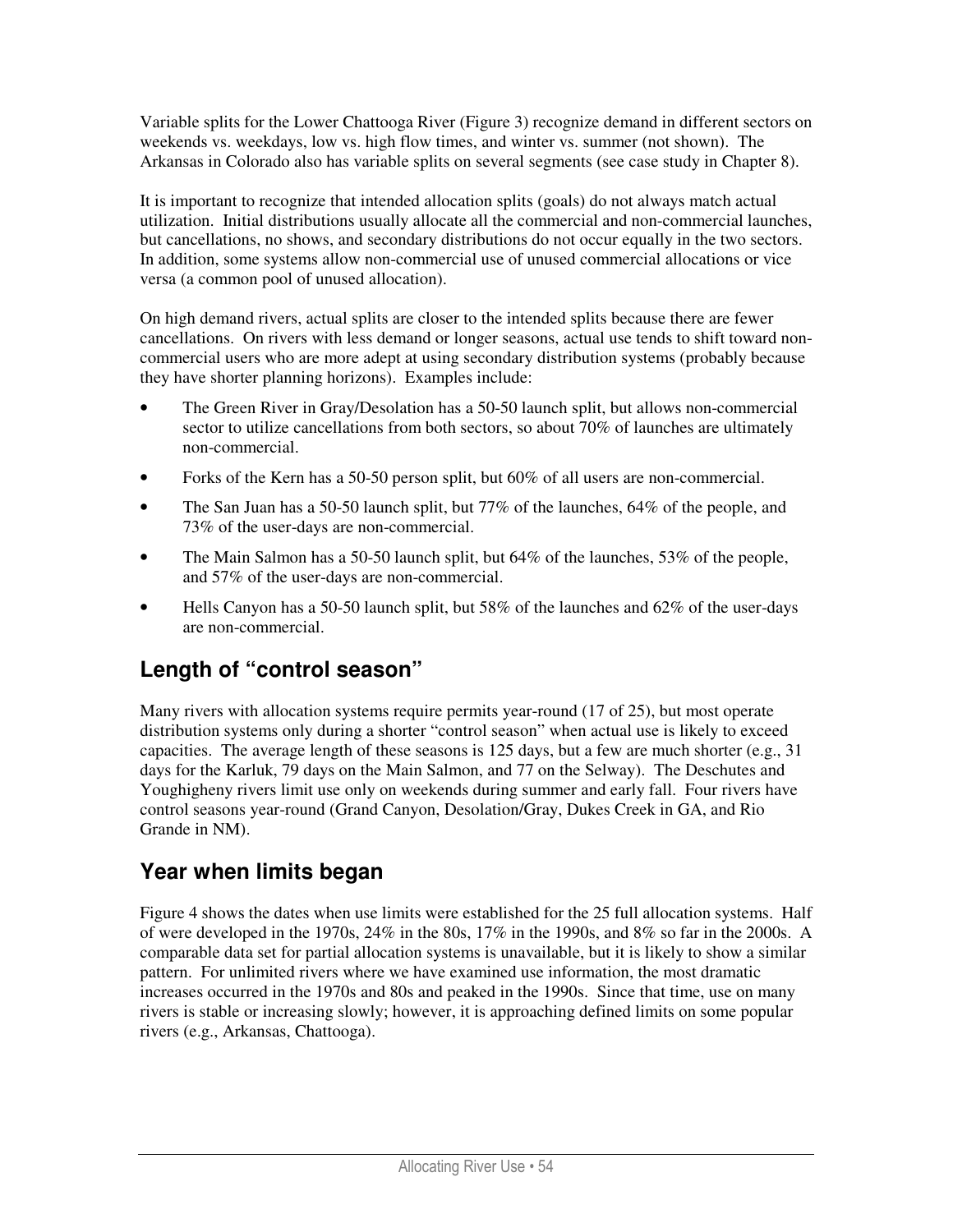

**Figure 4. Number of full allocation systems started by year.** 

# **Distribution dates**

Lotteries for non-commercial sectors are typically held in winter and offer a relatively short period when applications must be filed (Table 7). The most common deadline for applications (8 out of 15 systems) is January 31, although start dates vary (November 1, December 1, or January 1). Other deadlines are slightly earlier or later, and can create some confusion for boaters trying to keep the deadlines straight. The only lottery held substantially before actual trip dates is for the Grand Canyon, which held its 2009 main weighted lottery in February 2008.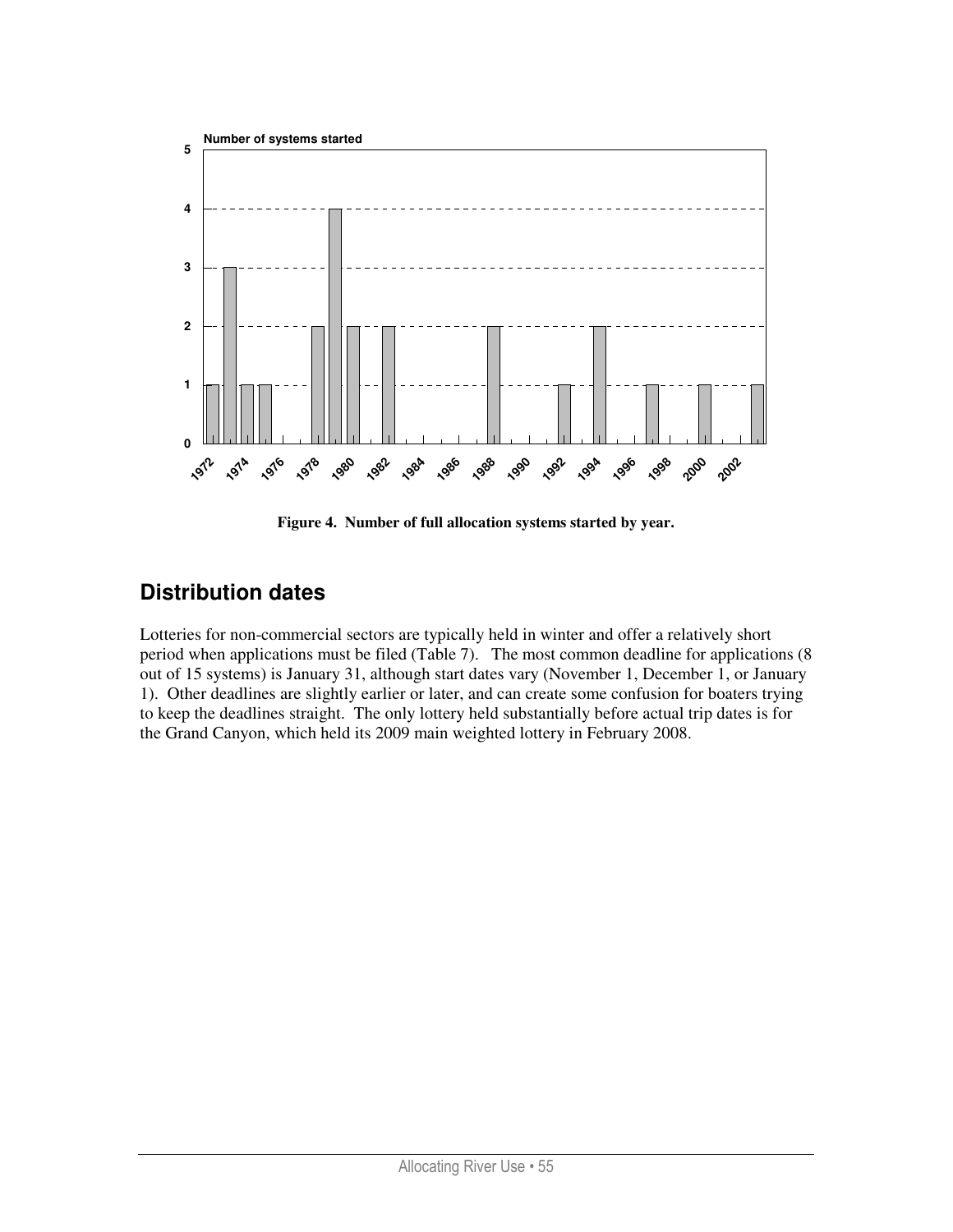| <b>River and State(s)</b>               | <b>Application period</b> | <b>Results to applicants</b> |           |
|-----------------------------------------|---------------------------|------------------------------|-----------|
|                                         | <b>Start</b>              | End                          |           |
| Karluk (AK)                             | Nov 1                     | Dec 15                       | Early Jan |
| Alsek/Tatshenshini (BC, Can & AK)       | Anytime                   | Dec 15                       | Jan 15    |
| Salt (AZ)                               | Dec 1                     | Jan 15                       | Feb       |
| San Juan (UT)                           | Dec 1                     | Jan 31                       | Feb       |
| Yampa / Green in Dinosaur National Mon. | Nov 1                     | Jan 31                       | Late Feb  |
| Smith (MT)                              | Jan 1                     | Jan 31                       | Late Feb  |
| Main Salmon (ID)                        | Dec 1                     | Jan 31                       | Mar 1     |
| Middle Fork Salmon (ID)                 | Dec 1                     | Jan 31                       | Mar 1     |
| Rogue (OR)                              | Dec 1                     | Jan 31                       | Mar 1     |
| Selway (ID)                             | Dec 1                     | Jan 31                       | Mar 1     |
| Snake in Hells Canyon (ID/OR)           | Dec 1                     | Jan 31                       | Mar 1     |
| Rio Chama (NM)                          | Feb 1                     | Feb 28                       | Early Mar |
| Colorado River in Grand Canyon (AZ)     | Feb 1                     | Feb 28                       | Early Mar |
| McNeil River (AK)                       | Anytime                   | Mar 1                        | Mar 15    |
| Kern River (CA)                         | Mar 15                    | <b>May 15</b>                | May 1     |

**Table 7. Application and distribution dates for non-commercial lottery systems (organized by end of application period).** 

### **Lottery success rates**

Table 8 shows success rates for example non-commercial lotteries with comparable data. Rivers are ordered from lowest to highest success and rates range from about 3% on the Middle Fork Salmon to 62% on the Alsek / Tatshenshini. If only one person from a group applies each year, a 3% rate means success one out of 33 years, while 50% means success every other year.

Because most lotteries require applicants to specify individual dates (usually three to five preferences), odds are typically lower during the peak use season but better toward the shoulders. Demand for particular dates is sometimes available to the public (e.g., Grand Canyon, Yampa/Green, four Idaho WSR rivers), which can help applicants assess their chances of success. Applicants can increase their odds by having multiple people apply, and by competing in secondary distributions if they are unsuccessful in the primary distributions.

Success rates in lotteries are calculable only for those who apply through these systems. It is likely that some users find participation too burdensome (because of application fees, deadlines, planning horizons, etc.), but application/success statistics do not estimate this percentage. Similarly, success rates for reservation systems can't be calculated unless agencies track inquiries or those unable to reserve their first choice date.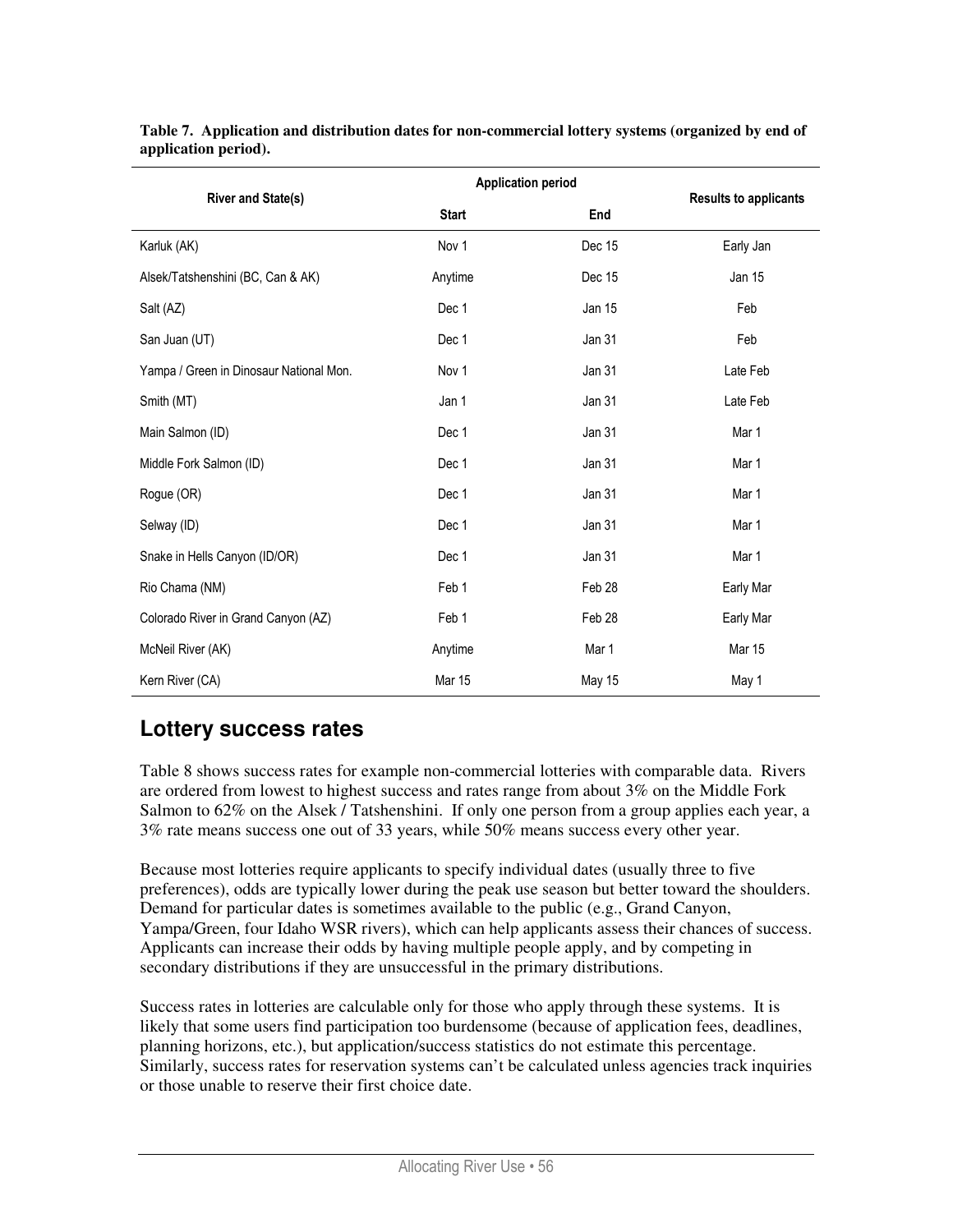| <b>River</b>                            | Applications <sup>a</sup> | Permits awarded b | <b>Success rate</b> |
|-----------------------------------------|---------------------------|-------------------|---------------------|
| Middle Fork Salmon (ID)                 | 10.200 c                  | 350               | 3%                  |
| Selway (ID)                             | 1,600 °                   | 62                | 4%                  |
| Yampa / Green in Dinosaur National Mon. | $5,200$ d                 | 300 d             | 6%                  |
| Grand Canyon (AZ)                       | 2,300                     | 194 <sup>e</sup>  | $8\%$ f             |
| Main Salmon (ID)                        | 3.400 c                   | 310               | 9%                  |
| McNeil River (AK)                       | 1,600                     | 185               | 11%                 |
| Rogue (OR)                              | 5,800                     | 800               | 14%                 |
| Smith (MT)                              | 3,900                     | 530               | 14%                 |
| Snake in Hells Canyon (ID/OR)           | 1,000c                    | 325               | 33%                 |
| Alsek/Tatshenshini (BC, Can & AK)       | 60 <sup>9</sup>           | 37                | 62%                 |

**Table 8. Recent success rates in example non-commercial lotteries (organized by success rates).** 

Notes:

a. Number is rounded and based on most recent year (usually 2005 or 2006).

b. Number of permits = launches except for McNeil River (Rogue manages for numbers of people but also tracks launches).

c. Success rates based on first choice only (because  $2^{nd}$ ,  $3^{rd}$ , and  $4^{th}$  choices could be on other rivers). Applicants that used all their dates for one river had slightly higher odds of success than reported here.

d. High use season.

e. 300+ permits awarded to applicants from previous waiting list + scheduling system (see case study for more details).

f. This was a weighted lottery, so odds were improved by people with more years since their latest trip; see case study.

g. NPS maintains multi-year waiting list; about 120 elect to remain from year-to-year, but only 60 request dates in any given year.

#### **Fees**

#### **Application fees**

Fees are charged for applications or reservations on 16 of the 25 rivers with full allocation systems. The median fee at these rivers is \$6.00 (average is \$10.50). The highest application fees are \$25 per person at McNeil River bear viewing area, and \$25 per application for the Grand Canyon and Alsek/Tatsheshini lotteries. Free applications are available at Cataract, Westwater, Karluk, McCloud, Rio Grande, San Juan, and Tuolumne.

#### **User fees**

User fees are charged at 21 of the 25 rivers with full allocation systems, but vary widely in how they are assessed. The most common method a fee per person per trip (9 of 21 systems or 43%); the median is \$12.50, but this varies widely from \$3 (Youghiogheny day trip) to \$100 (Grand Canyon for 7 to 21 days). Other rivers charge trip fees for the entire group (6 of 21 rivers), with a median amount of \$52.50, and a range from \$10 (Forks of the Kern) to \$185 (Yampa/Green in Dinosaur). Some rivers charge user fees per person per day (3 of 21 rivers); these fees range from \$2 to \$6 per person per day.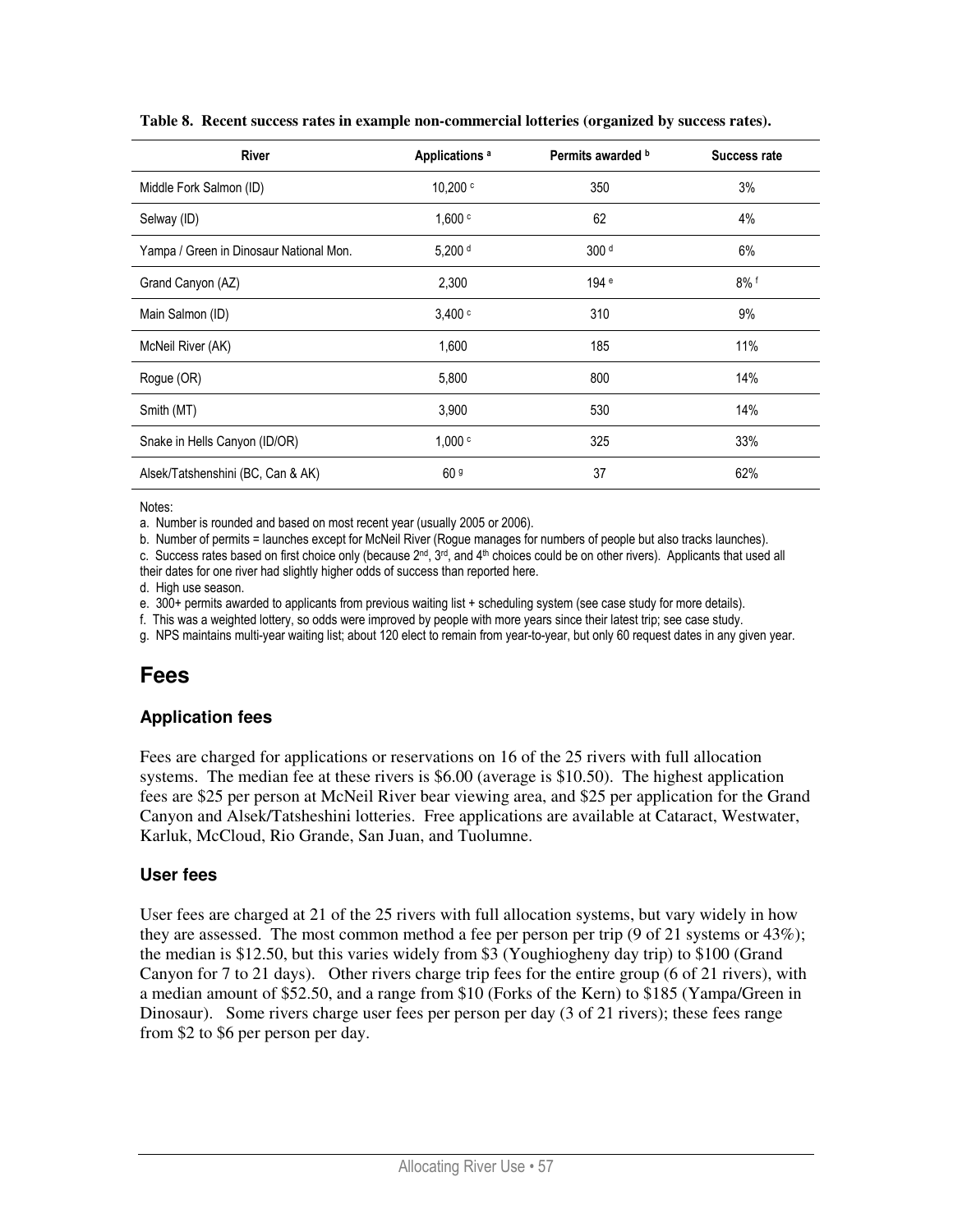|                                         | <b>Application or</b> | <b>User fees</b> |                                    |                              |  |
|-----------------------------------------|-----------------------|------------------|------------------------------------|------------------------------|--|
| <b>River</b>                            | reservation fee       | Per trip         | Per person<br>per trip             | Per person<br>per day        |  |
| Alsek/Tatshenshini (BC, Can & AK)       | 25                    | 100              |                                    |                              |  |
| Colorado River in Cataract Canyon (UT)  | 0                     | 30               |                                    |                              |  |
| Colorado River in Grand Canyon (AZ)     | 25                    |                  | 100                                |                              |  |
| Lower Gorge in Grand Canyon (AZ)        | 0                     |                  | Hualupai Reservation fees only     |                              |  |
| Colorado River in Westwater Canyon (UT) | 0                     |                  | $\overline{7}$                     |                              |  |
| Deschutes River (OR)                    | $\overline{2}$        |                  |                                    | 2 (weekdays)<br>6 (weekends) |  |
| Dukes Creek (GA)                        | 0                     |                  | $\overline{2}$                     |                              |  |
| Green River in Desoloation (UT)         | 20                    |                  | 25                                 |                              |  |
| Karluk (AK)                             | 0                     | $\mathbf 0$      |                                    |                              |  |
| Kern River (CA)                         | $\overline{2}$        | 10               |                                    |                              |  |
| McCloud River (CA)                      | 0                     | $\pmb{0}$        |                                    |                              |  |
| McNeil River (AK)                       | 25 (per person)       |                  | 150 residents<br>350 non-residents |                              |  |
| Main Salmon (ID)                        | 6                     |                  |                                    | 4                            |  |
| Middle Fork Salmon (ID)                 | 6                     |                  |                                    | 4                            |  |
| Rio Chama (NM)                          | 6                     |                  | 5                                  |                              |  |
| Rio Grande (NM)                         | 0                     |                  | 0                                  |                              |  |
| Rogue (OR)                              | 6                     |                  | 10                                 |                              |  |
| Salt (AZ)                               | 10                    | 75               |                                    |                              |  |
| San Juan (UT)                           | 0                     |                  | 12 to 18 (depends<br>on segments)  |                              |  |
| Selway (ID)                             | 6                     | $\pmb{0}$        |                                    |                              |  |
| Smith (MT)                              | 5                     |                  | 25 residents<br>50 non-residents   |                              |  |
| Snake in Hells Canyon (ID/OR)           | 6                     | $\pmb{0}$        |                                    |                              |  |
| Tuolumne (CA)                           | 0                     | 15               |                                    |                              |  |
| Yampa / Green in Dinosaur National Mon. | 15                    | 185              |                                    |                              |  |
| Youghigheny (PA)                        | 3                     |                  | 3                                  |                              |  |

**Table 9. Application and user fees for non-commercial permits on full allocation systems.**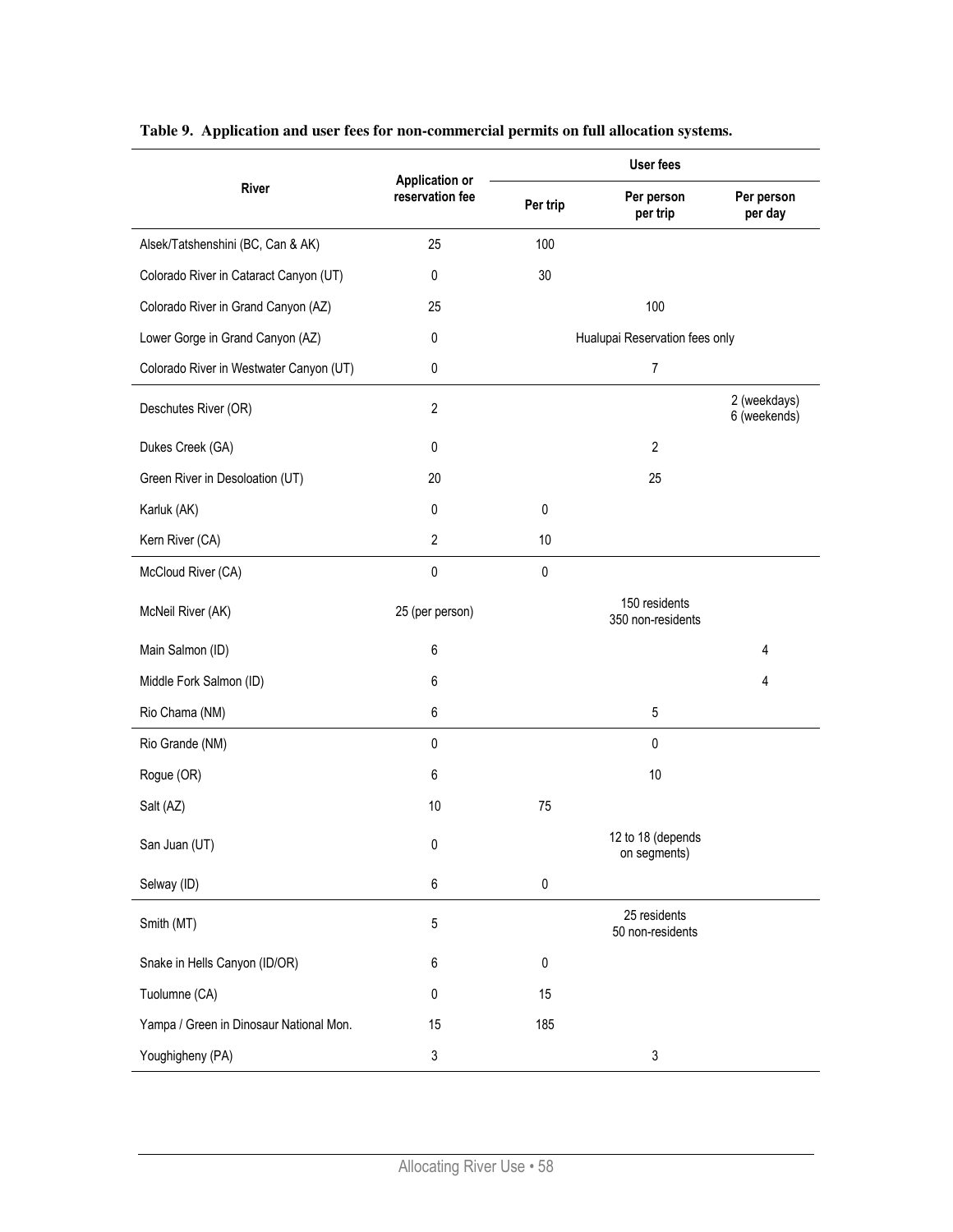## **Alternate trip leader policies**

Twenty-two of the 25 full allocation systems issue permits to trip leaders (the other three issue them to individuals). Of those, half (11 out of 22) allow alternate leaders if the initial leader cannot make the trip. For three rivers (Rio Chama, Salt, and San Juan), agencies accept alternates only with explanations or written requests. The others encourage alternates to help reduce cancellations, but have concerns that transfers to these alternates could encourage "speculation." To address this, most rivers require alternates to be named during the application process (and alternates cannot be a trip leader or alternate on other applications); alternate trip leaders cannot be named after a permit has been obtained. This may reduce multiple applications from the same group.

Policies intended to reduce cancellations of trips that "legitimately" lose their leader thus serve two reasonable administrative goals, but they also "force" users to make choices about which group to join when the trips are still uncertain to occur (before the lottery).

### **Repeat user limitations and participant tracking**

Limiting people to one trip per year or every couple of years is a way of increasing chances for people who have been unsuccessful in the past (or haven't been on a trip recently). Of the 25 full systems, only three appear to track participants (as well as trip leaders) to institute this policy: Grand Canyon, McNeil, and Yampa/Green. Of these, the Grand Canyon and Yampa/Green allow one trip per year, while McNeil allows one trip every other year (previously one year in four). The Grand Canyon is the only river that tracks "repeat trips" among commercial users as well as non-commercial users.

Repeat user rules have been criticized for preventing people with more flexible lifestyles from taking trips that are otherwise available (Robertson, 2003; Perry, personal communication). Repeat users may also have valuable experience that can help non-commercial trips be better prepared and more successful.

On some rivers with reservation systems, trip leader tracking prevents individuals from holding more than one (e.g., Deschutes) or two (e.g., Rogue) reservations at once. On the Youghiogheny, "season passes" allows boaters to make unlimited reservations and started to lead some users to "stockpile" good launch dates and times; a simple agency request to these users was apparently sufficient to reduce the problem.

# **Use of overbooking**

Few full permit systems use "overbooking" to ensure higher utilization of allocations (and compensate for inevitable cancellations), but it is practiced on the, Rio Chama, and Rogue (and was used on the Green in Gray/Desolation when it had a lottery). On the Green and Chama, the amount of overbooking is usually just one launch, and rarely resulted in higher than capacity use levels. The Rogue allows over-booking in both sectors, and also has built in a "flex" policy in the commercial sector that allows capacities to be slightly exceeded in certain seasons. A similar allowance is available on some segments of New Mexico's Rio Grande, but with added fees to remove a profit incentive (but still allow a slightly larger than usual trip to go on occasion).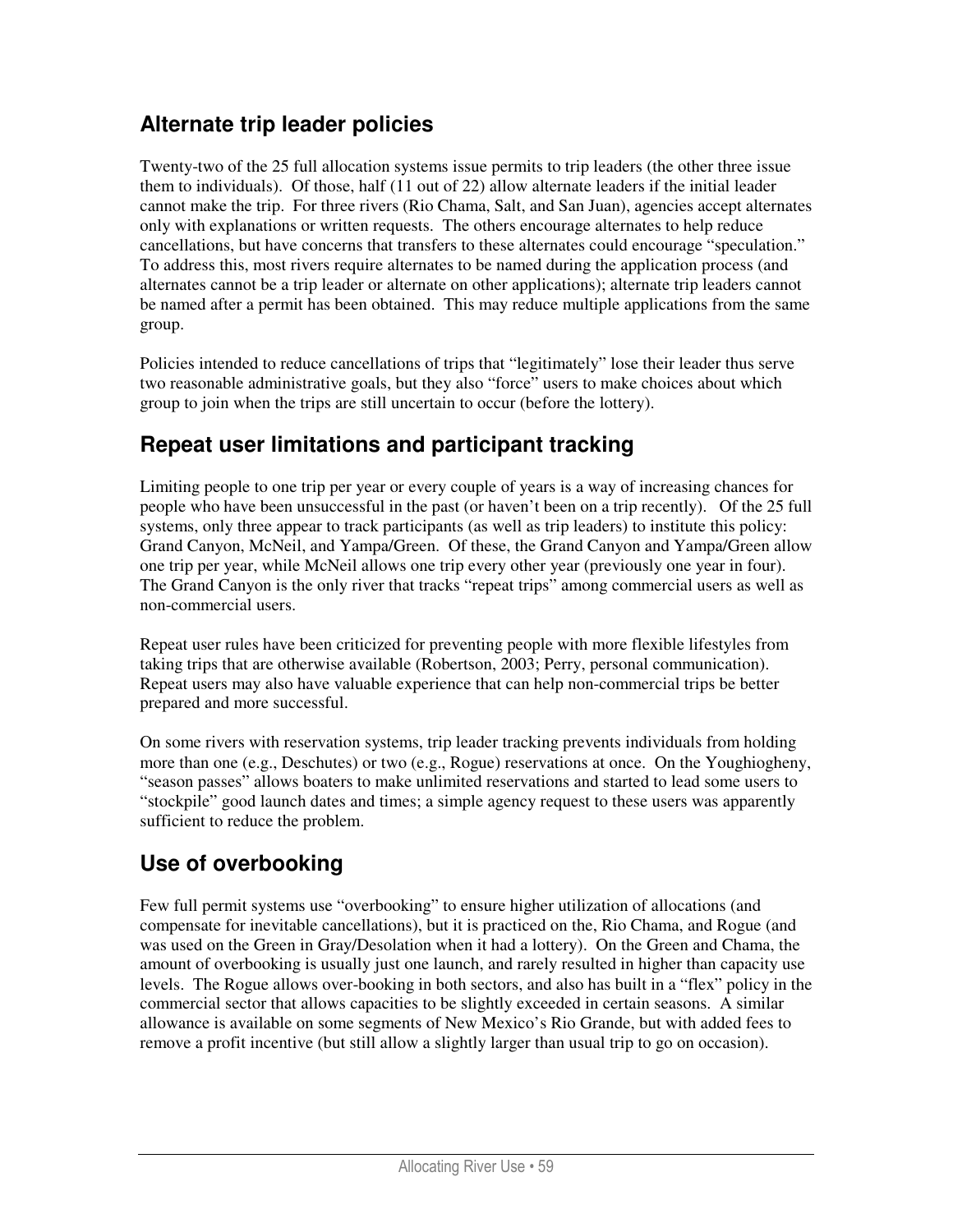## **Cancellation and no show policies**

Trips may cancel for many reasons, but one commonly discussed potential cause is related to the number of users that hold "permit parties" to fill out multiple applications to several rivers to increase their chances of their group. Although the extent of this practice is unknown, it probably contributes to higher cancellation rates because some groups may receive more permits than they can use.

Eleven of 25 full system rivers have penalties for cancellations and no shows, generally preventing applications in future years. The most common penalties prevent applications for one year (Forks of the Kern, Green in Desolation, Smith, Snake in Hells Canyon, Tuolumne, Rogue); two years (Alsek/Tatshenshini, Yampa/Green); or three years (Main Salmon, Middle Fork Salmon, and Selway). Penalties typically prevent a person from applying as a trip leader, not from joining other trips.

Six of 25 rivers provide credit toward future fees for cancellations made sufficiently far in advance, thus encouraging people to cancel in time to let others use the launch. The lead time required in these policies ranges from seven days (Forks of the Kern) to 30 days (Green in Desolation, Westwater, San Juan, and Salt). Several rivers encourage permittees to "commit" to a trip after a successful reservation or lottery application by requiring fees shortly after notification. The largest "confirmation" fee is from Grand Canyon, which requires \$400 within 10 days (but this can be used toward eventual user fees).

## **Group size limits**

Group size limits are included in nearly all full allocation systems; they are particularly important for managing numbers of people with launch-based systems. Table 10 shows group size limits for the 25 full systems for private and commercial trips. Notable findings include:

- Eleven out of 25 (44%) rivers had different group size limits for the two sectors. Commercial trips were commonly larger than non-commercial trips when use limits were first established, so differential group size limits are often a historical artifact.
- Three rivers consider guides "invisible" in terms of group size limits (they are not counted). This allows commercial groups to be larger, but has been justified by managers who note that under-staffed commercial trips are more likely to have safety or impact problems (if guides count, there is a motive to bring fewer of them). From a capacity/social impacts perspective, however, guides are not invisible when one encounters a commercial group, so there are trade-offs between managing for capacities and for quality of commercial services with this decision.
- Two rivers (Deschutes and Rio Grande, NM) have different group size limits on different segments, recognizing potential differences in types of recreation opportunities in those segments.
- On all rivers taken together, the median non-commercial limit is 16 and the median commercial limit is 25.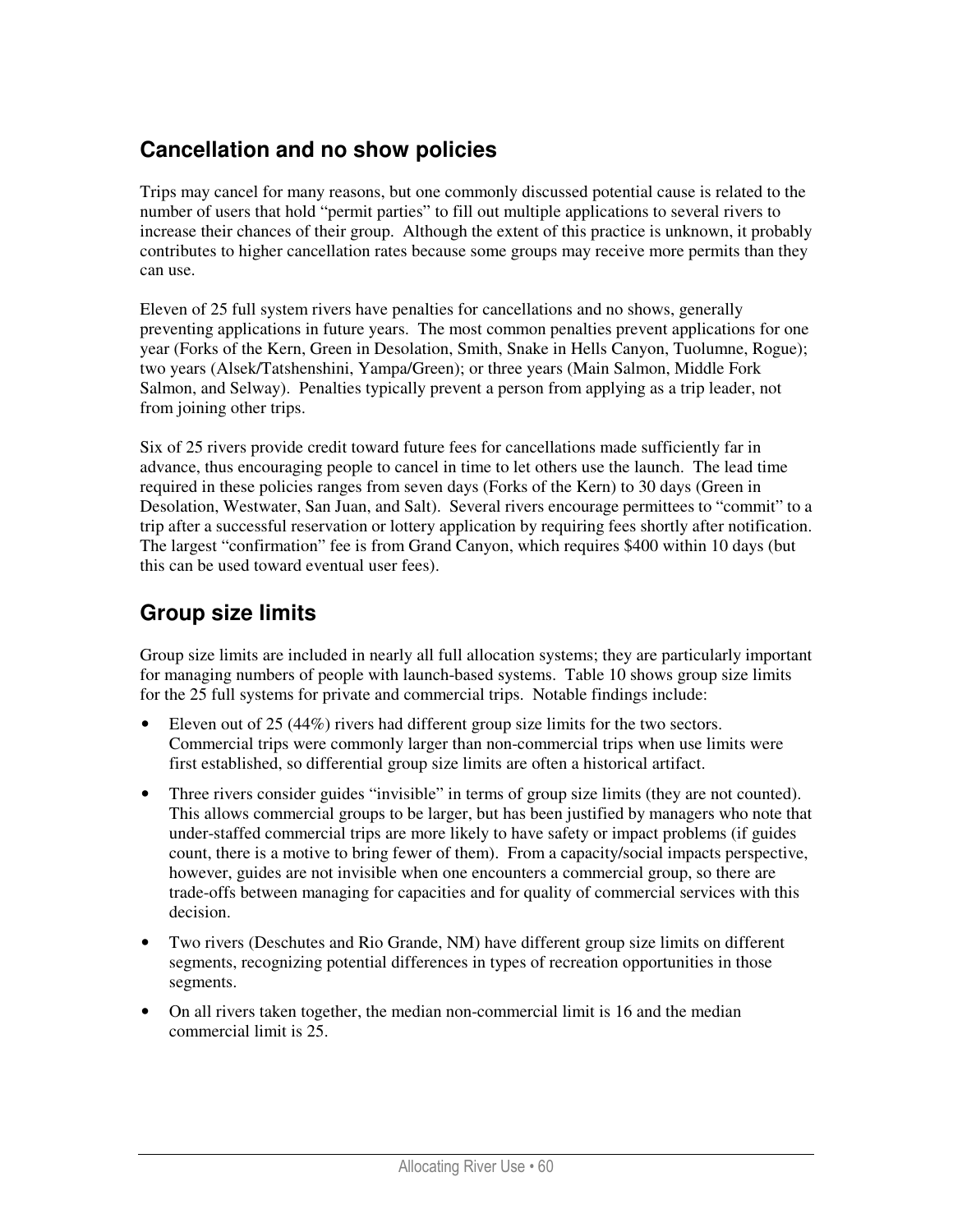| River                                   | Non-commercial | Commercial        | <b>Notes</b>                            |
|-----------------------------------------|----------------|-------------------|-----------------------------------------|
| McCloud River (CA)                      |                |                   | 10 anglers at one time on 3 mile river. |
| Dukes Creek (GA)                        | 3              | 3                 | 15 anglers at one time on 4 mile river. |
| McNeil River (AK)                       | 3              |                   | 10 viewers at one time at falls.        |
| Karluk (AK)                             | 6              | $6 +$ guides      |                                         |
| Smith (MT)                              | 15             | 15                | 8 for secondary distribution trips.     |
| Kern River (CA)                         | 15             | 15                |                                         |
| Alsek/Tatshenshini (BC, Can & AK)       | 15             | 15                | Some outfitters grandfathered at 25.    |
| Salt (AZ)                               | 15             | 15                |                                         |
| Selway (ID)                             | 16             | 16                |                                         |
| Rio Chama (NM)                          | 16             | $16 +$ guides     |                                         |
| Lower Gorge in Grand Canyon (AZ)        | 16             | 20                | 96 on Hualapai motorized day trips.     |
| Rio Grande (NM)                         | 16             | 16 / 21 / 32 / 40 | Differences for different segments.     |
| Deschutes River (OR)                    | 16/24          | 16/24             | Differences for different segments.     |
| Colorado River in Grand Canyon (AZ)     | 8/16           | 32                | 8 for small party private permits only. |
| Rogue (OR)                              | 20             | 30                |                                         |
| Snake in Hells Canyon (ID/OR)           | 24             | 24                |                                         |
| Middle Fork Salmon (ID)                 | 24             | 24                |                                         |
| San Juan (UT)                           | 25             | 25                |                                         |
| Colorado River in Westwater Canyon (UT) | 25             | 25                |                                         |
| Yampa / Green in Dinosaur National Mon. | 25             | 25                |                                         |
| Youghigheny (PA)                        | 25             | 25                |                                         |
| Green River in Desoloation (UT)         | 25             | $25 +$ guides     |                                         |
| Tuolumne (CA)                           | 26             | 26                |                                         |
| Main Salmon (ID)                        | 30             | 30                |                                         |
| Colorado River in Cataract Canyon (UT)  | 40             | 40                |                                         |

**Table 10. Group size limits for commercial and non-commercial trips (ordered by size).**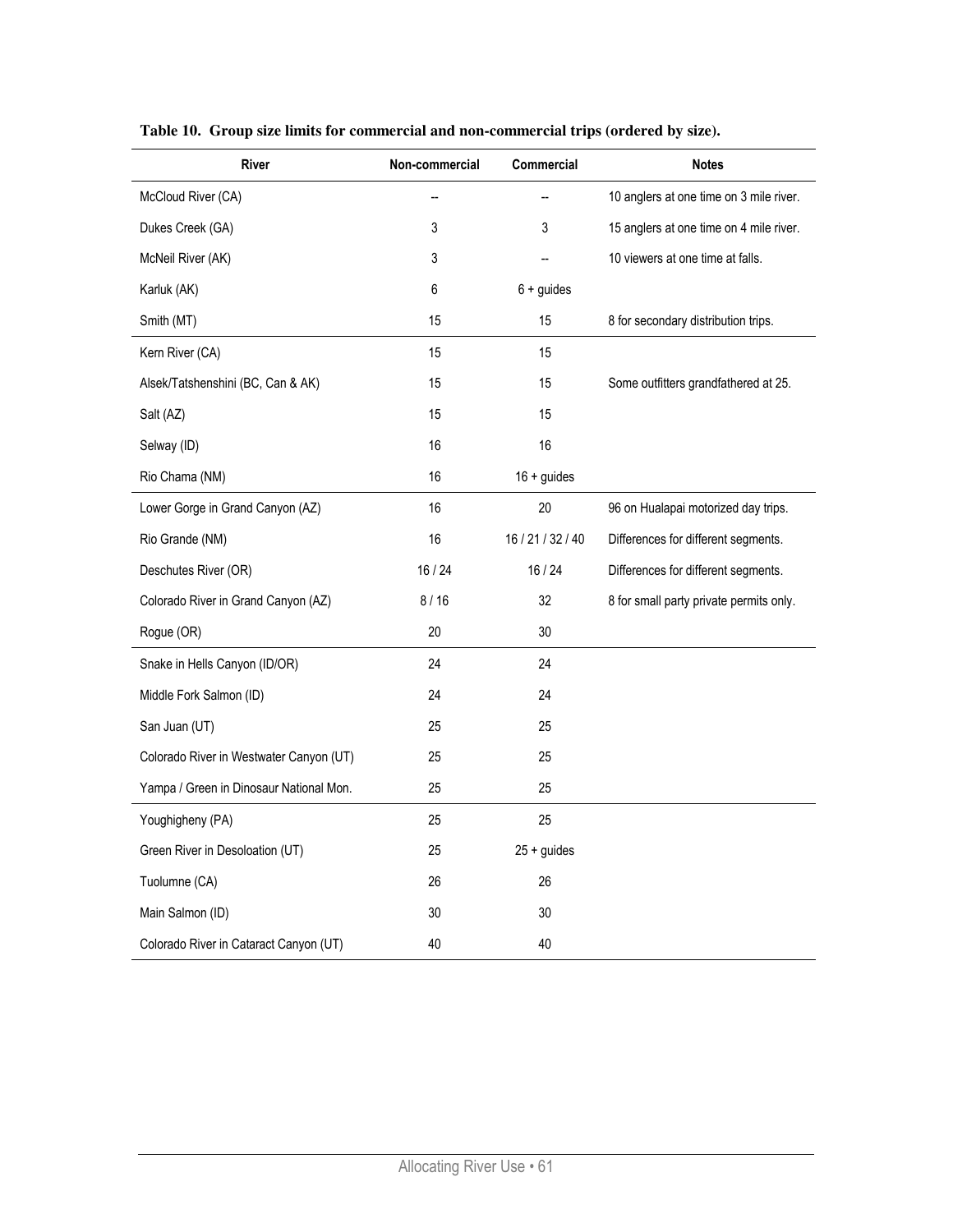### **Number of commercial outfitters**

The number of outfitters vary considerably on North American rivers. In the survey of about 110 rivers with full or partial systems, the median number of outfitters was 12, with the typical range between 5 and 22 (the  $25<sup>th</sup>$  and 75<sup>th</sup> percentiles).

There were some rivers with fewer outfitters (30 had five or less), and most of these were remote or difficult streams with low commercial use (e.g., Bruneau/Jarbidge, Forks of the Kern, Illinois, Cherry Creek). Notable exceptions with higher use but low numbers of outfitters include the Chattooga (three rafting outfitters and two kayak instruction outfitters) and the Madison in Bear Trap Canyon (two outfitters).

Some rivers have much higher numbers of outfitters than the averages, including Oregon's Deschutes (104) and Montana's Beaverhead (87), Big Hole (116), and Madison (159). These rivers are characterized by high quality fisheries and have fishing-based outfitting that is often conducted by one-person outfitter-guides. The Kenai River in Alaska, where most of the commercial use is fishing-based, manages guides instead of outfitters and there are over 380.

In most cases outfitter numbers are regulated by the lead managing agency for the river. However, at least three states (Idaho, West Virginia, and Maine) have developed regulations for outfitter-guide industries that include limits on the number of outfitters for particular rivers. In Maine and West Virginia, the state is the *de facto* authority for three and five rivers (respectively). Limits include the number of outfitters and total passengers per day (although most capacities are much higher than current use, and appear to have been raised in the past to accommodate outfitter requests without substantial capacity issue review). Idaho has established limits on numbers of outfitters for about 35 river segments, and for about a third of those rivers, it also controls the number of clients per guide or boats per outfitter at one time.



Guided driftboat fishing on the Upper Kenai River in Alaska during high use "combat fishing" season. The number of guides and "starts per week" are limited on parts of the Upper Kenai.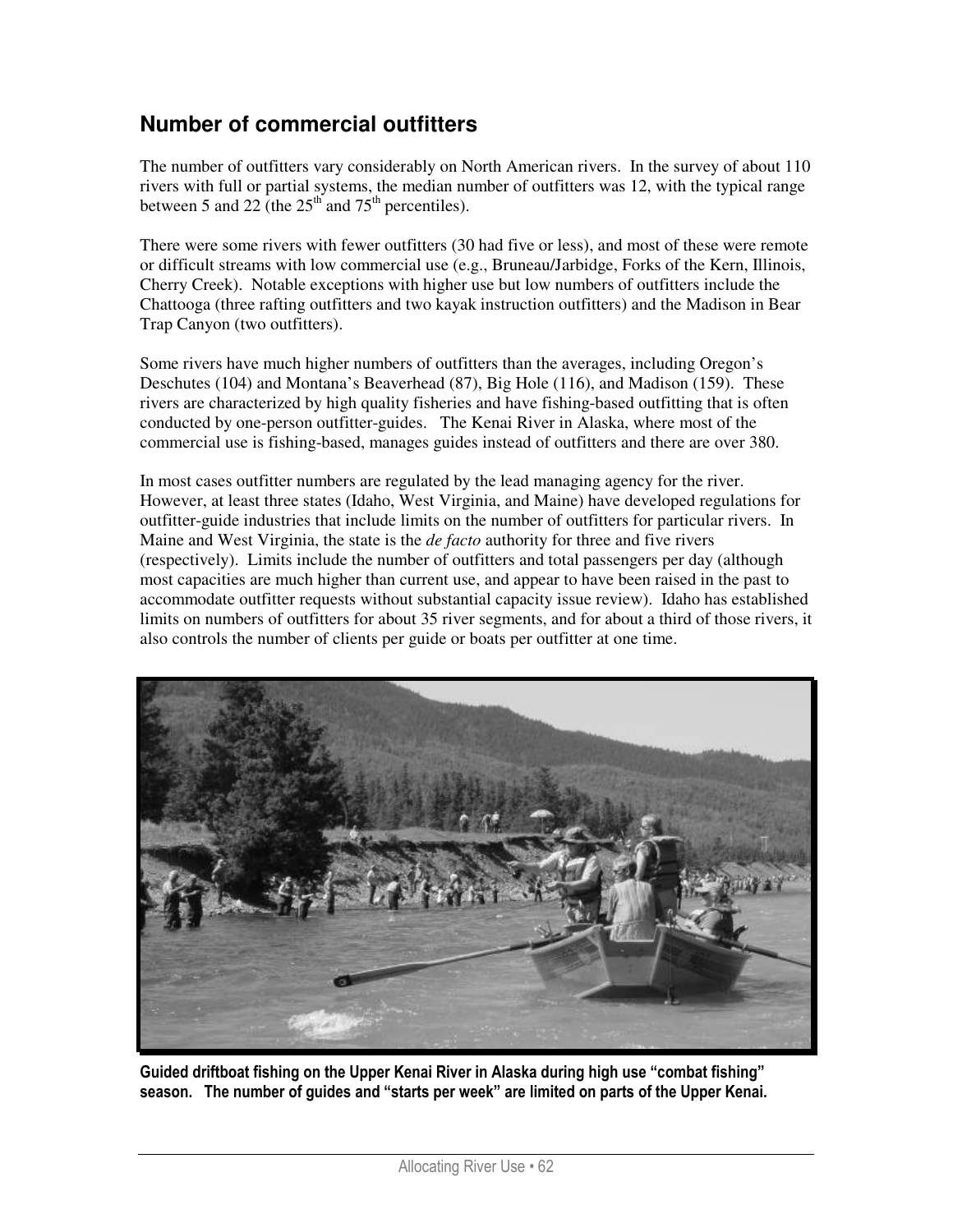# What's the "right" number of commercial outfitters?

The number of commercial outfitters is not necessarily related to the amount of commercial use, and few agencies expect limits on that number to control commercial use. But there are many reasons to limit the number of commercial outfitters, and that number has implications for other allocation decisions. It is beyond the scope of this report to fully review this issue, but a few key variables include, but are not limited to:

Historic use. The number of outfitters at a river is often an artifact of historical use patterns when limits were established. Most allocation systems began with a freeze on use levels, and that often included a freeze on the number of outfitters. It is possible that market forces and entrepreneurial decision-making decided the "right" number of outfitters prior to the limit, so historic use may provide a good starting point. But establishing such limits also changes the market (see below) and increases the need for administrative oversight, so additional review of the number of outfitters could be important.

Type of trip diversity. In some settings the number of outfitters roughly correlates with the diversity of trip styles that a diverse public might appreciate, but there is a point of diminishing return. When commercial use is "open" and growing (e.g., before limits), diversity may develop organically as entrepreneurs identify and develop marketable trips. As the market stabilizes and outfitters identify the trips with the highest profitability, diversity may decrease. Although agencies could identify and require outfitters to provide certain types of trips to maintain diversity, maintaining a "stable" of outfitters may achieve the same result without direct regulations.

Type of river and recreation opportunities. Larger rivers, longer rivers, or those with more diverse river recreation opportunities are candidates for more rather than fewer outfitters. Similarly, rivers with motorized and non-motorized use may be candidates for more outfitter services.

**Economic considerations.** There is little public benefit to encouraging more outfitters than the market will bear, but it can be challenging to determine when over-competition (as opposed to individual outfitter quality) produces poor outfitter performance. A monopolistic situation where a small number of outfitters control pricing is another concern, and this can be confounded by the monetary value of allocations. In general, agencies want reasonable-sized "markets" that encourage price and service competition, without encouraging more outfitters than commercial demand will support. Administrative oversight (e.g., applying concession laws that allow profit reviews & price setting) to prevent monopolistic practices is possible, but can be challenging and expensive for agencies if the number of outfitters is large.

Geographic considerations: The way commercial passengers find and use commercial services can be important. The geography of population centers, user travel patterns, outfitter headquarters, and the river are all important. More remote rivers that have a single gateway need fewer outfitters; the public gains little from too many choices in the same place unless they are truly providing a different type of trip.

#### Continued next page